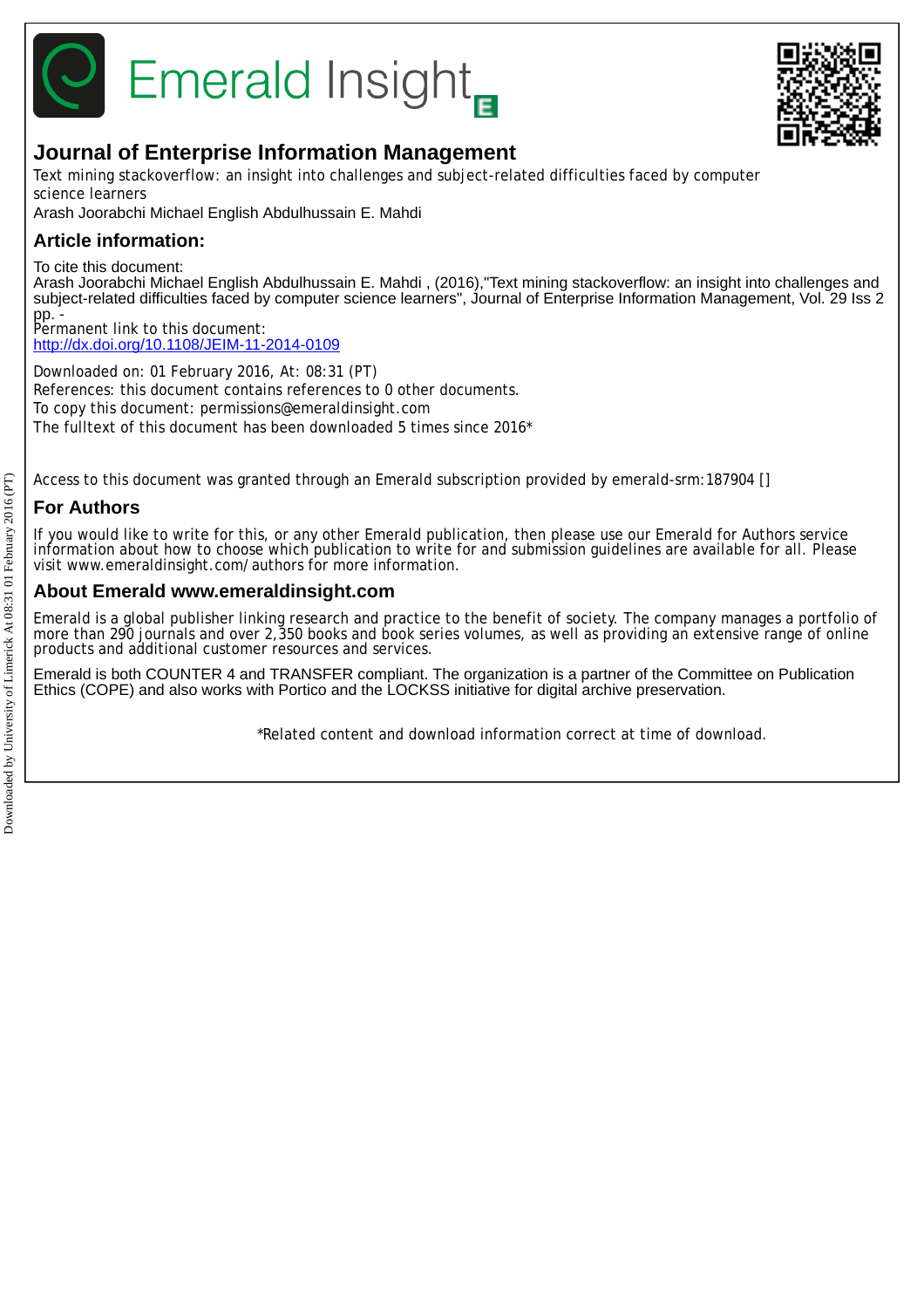# **Text mining stackoverflow: an insight into challenges and subject-related difficulties faced by computer science learners**

## *1. Introduction*

The ever increasing volumes of data and information shared on social media and collaborative sites have become a rich and valuable source of knowledge for a wide spectrum of users' needs. When there is a need to learn about a new subject or to solve a specific problem, by nature people look for fast access to relevant information that would help them address that need. As such, very often they tend to consult relevant web communities, such as social media, on-line forums and Community Question Answering (CQA), traditionally known as Question Answering (Q&A) sites, which gather contributions from a large array of users with different levels of expertise. Recent years, therefore, have witnessed the emergence and growing popularity of these sites among learners and educational communities, particularly students in higher education who seek to find help with their course work and material. According to Pearson's latest annual report on the use of social media for teaching and learning (Seaman and Tinti-Kane, 2013), the use of social media in higher education institutes (HEI) has been on a steady rise in recent years. This includes the use of a wide range of social media websites and technologies, such as Twitter, Facebook, and Q&A sites, such as the StackExchange<sup>1</sup> and Quora<sup>2</sup>.

There is currently a debate among teachers and educators with regards to the pedagogical approach of the Q&A sites to "helping" people and its productivity and contribution to real learning<sup>3,4</sup> and whether students should be encouraged to avail of the type of help provided by these systems<sup>5</sup>. This debate seems to demonstrate mixed opinions which, from our perspective, are driven by the fact that the ultimate goal of responsible teachers and educators is to facilitate the learning of their students in an active manner, help them achieve the learning outcomes and therefore the skills which their study programmes are designed for. Notwithstanding this debate, and rather than looking at the issue of students use of these Q&A sites with caution, we believe there is an opportunity here for teachers and educators to learn about and discover various aspects of this learning

l

<sup>5</sup> http://meta.stackoverflow.com/questions/254433/should-i-send-students-to-stack-overflow

© Emerald Group Publishing Limited

<sup>&</sup>lt;sup>1</sup> http://stackexchange.com/

<sup>&</sup>lt;sup>2</sup> https://www.quora.com/

<sup>&</sup>lt;sup>3</sup> http://michael.richter.name/blogs/why-i-no-longer-contribute-to-stackoverflow

<sup>4</sup> http://meta.stackexchange.com/questions/10811/how-do-i-ask-and-answer-homework-questions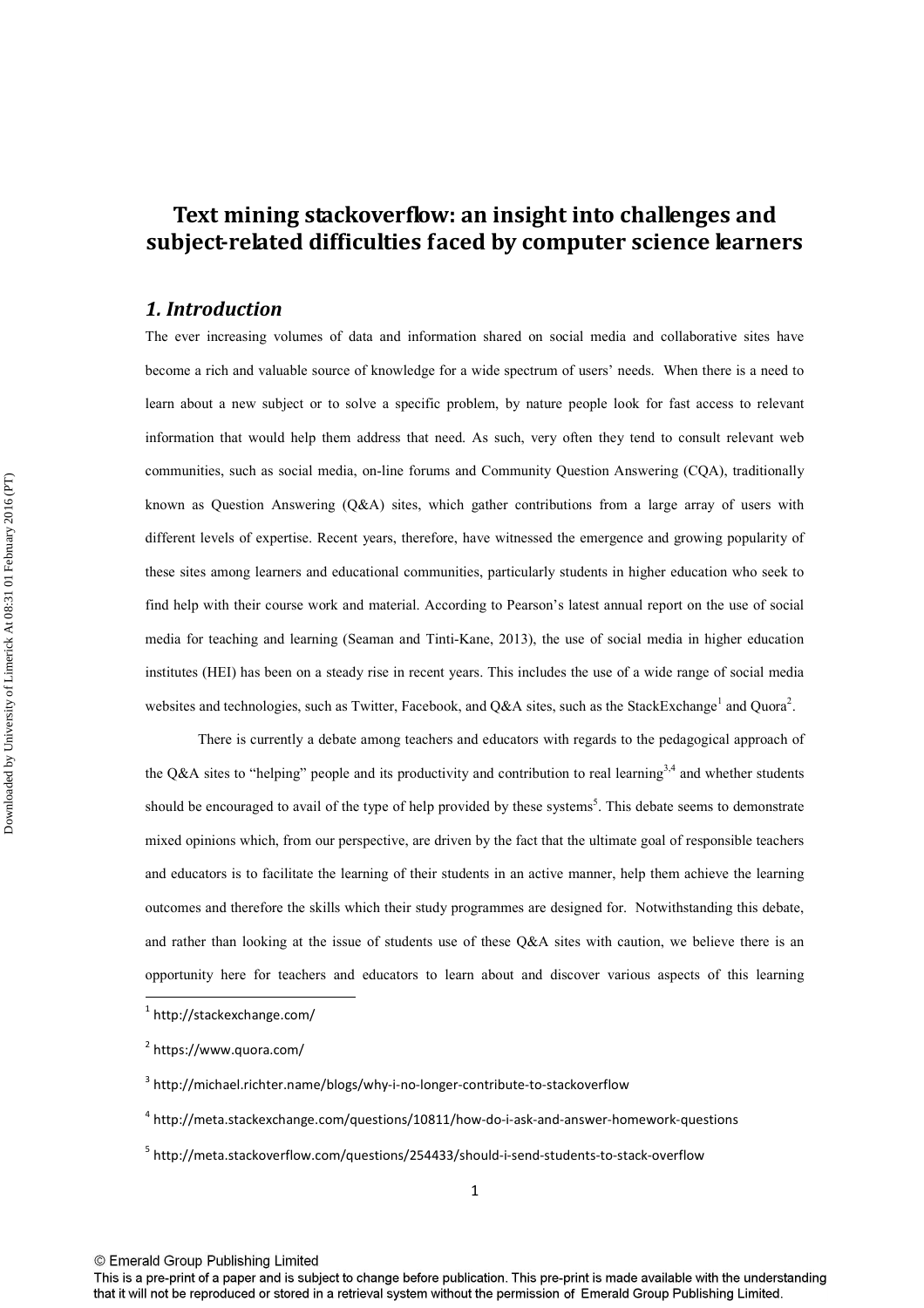behaviour that can potentially help enhance their own teaching approaches. The vast amount of data and content posted on these on-line mediums can potentially be mined and analysed by teachers and other stakeholders to gain a detailed insight into the needs and challenges faced by the learners, and consequently used to improve the content and delivery of the courses they teach. Motivated by this opportunity, the last few years have seen the emergence of a new field of research called Educational Data Mining (EDM) (Romero et al., 2010). According to the international educational data mining society, "educational data mining is an emerging discipline, concerned with developing methods for exploring the unique types of data that come from educational settings, and using those methods to better understand students, and the settings which they learn in".

One of the subject fields that present themselves as rich candidates for conducting EDM research is Computer Science (CS), which includes computer programming and software development. This is due to the fact that learners and educators who work in this field possess the IT skills required to readily utilise the services offered by Q&A sites and other social media tools, making them the most likely early adopters of social media technologies for educational purposes (Treude et al., 2012, Singer et al., 2013a). This, in fact, is clearly reflected by the relatively large size of StackOverflow<sup>6</sup> (SO) for example, which is a social Q&A website focused on computer programming, compared to the other O&A websites in the StackExchange network which cover over 100 various topics. Analysing the Q&As posted on SO could reveal interesting insight into the challenges faced by both novice and experienced programmers, including students. However, the sheer volume of content and information exchanged via SO and similar forums makes the task of their manual analysis difficult. Faced by this challenge, we believe a whole host of text mining and visualization methods, which have already been successfully applied in other application domains (Aggarwal and Zhai, 2012), may also be deployed to facilitate the process of analysing the content of these educational forums.

To date EDM research on CQA, and SO in particular, has mainly focused on aspects such as prediction of answers quality, crowd knowledge ranking and user suitability (Harper et al., 2008, Megan, 2014, Souza et al., 2014, Treude et al., 2011), user profiling and expert identification (Ginsca and Popescu, 2013, Bazelli et al., 2013, Bian et al., 2009), factors that contribute to the success of CQA (Mamykina et al., 2011a, Liu and Agichtein, 2008), as well as other specific subject-related analyses (Tausczik et al., 2014, Saxe et al., 2013, Wong et al., 2013, Vasilescu et al., 2013). We believe, there is an apparent lack of EDM work in the context we raised above: how can teachers and educators learn from the vast amount of data produced on CQA sites to

© Emerald Group Publishing Limited

 $\overline{a}$ 

<sup>6</sup> http://stackoverflow.com/

This is a pre-print of a paper and is subject to change before publication. This pre-print is made available with the understanding that it will not be reproduced or stored in a retrieval system without the permission of Emerald Group Publishing Limited.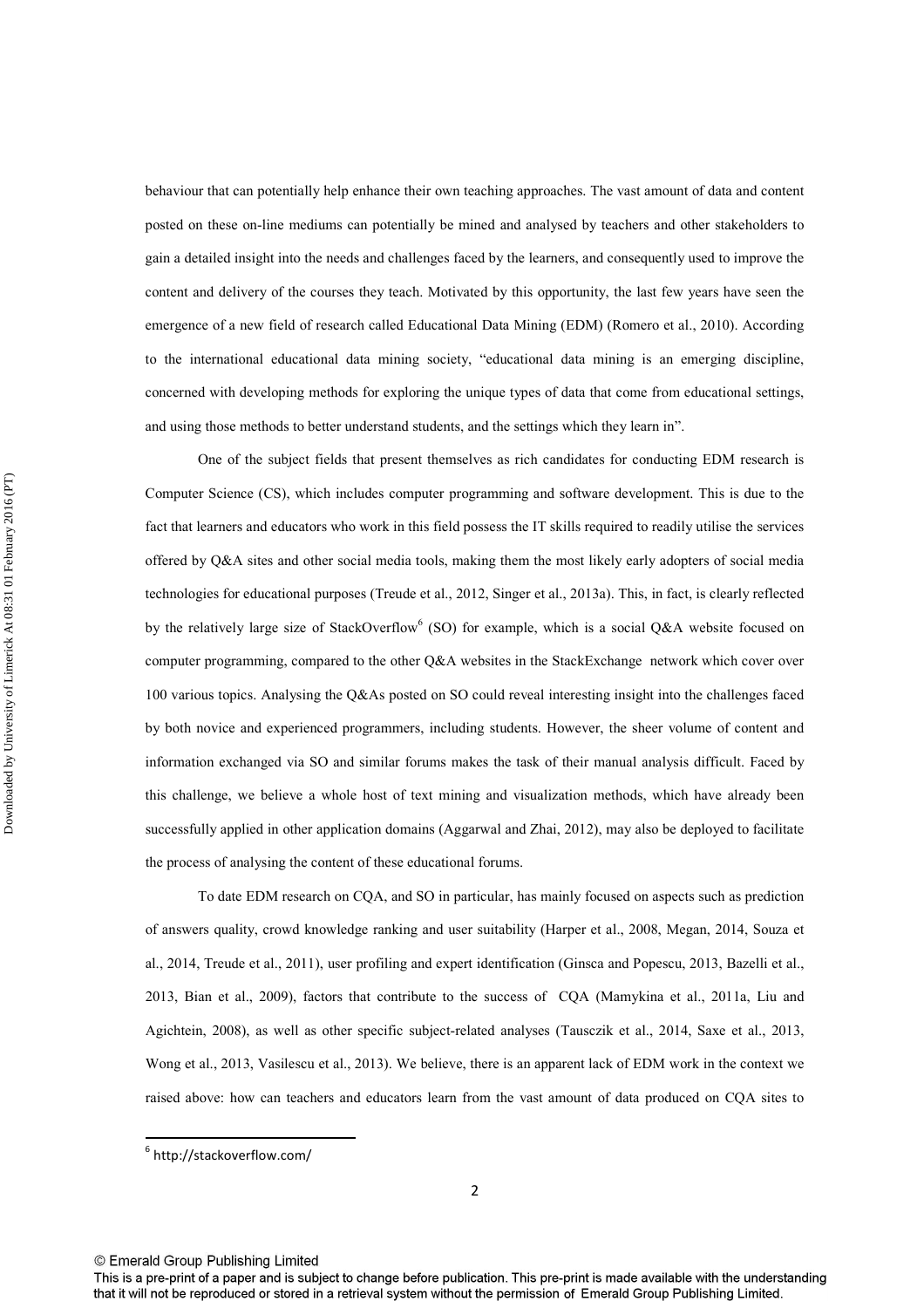acquire an in-depth look of the subject-related needs and challenges faced by their students, utilise that knowledge to address any gaps in their teaching, delivery and coverage of the subjects, and hence enhance the learning process of their students. This article describes a first-level attempt to addressing above research question in relation to the fields of computer science, computer programming, and software development, by proposing a novel text-mining approach to investigate the potential and benefits of SO to higher education instructors and teachers. The article describes the technical details and results of a text mining method used to discover the well-defined topics and categories which have been most frequently asked about in SO. This has been achieved by adopting Wikipedia as a controlled vocabulary for detecting topics of Q&As posted on SO efficiently, where each topic corresponds to a unique Wikipedia page and the topics are clustered into categories via the Wikipedia's classification system. We also present our findings in terms of the insight gained in relation to the possible underlying reasons behind the high frequency of some topics and categories, and whether these topics and categories may be perceived to reflect subject-related difficulties faced by student-learners in these fields.

The work presented in this article aims to address the following two research questions:

- How can text-mining of CQA, and SO in particular, be utilised to provide an in-depth perception and understanding of subject-related difficulties faced by learners?
- Can instructors, teachers and educators in higher education learn from such an insight to support their students and enhance their learning experience?

The rest of the article is organised as follows: Section 2 introduces the StackExchange network and its most popular website, StackOverflow. Section 3 introduces text mining and describes how Wikipedia could be used as a controlled vocabulary for topic detection and categorization of Q&As posted on SO. Section 4 presents the methodology adopted in this research and justifies this approach while Section 5 discusses the implementation details of our proposed method for text mining the Q&As. Section 6 presents the results and discusses our findings. This is followed by Section 7 which provides a conclusion along with a summary account of planned future work.

© Emerald Group Publishing Limited

This is a pre-print of a paper and is subject to change before publication. This pre-print is made available with the understanding that it will not be reproduced or stored in a retrieval system without the permission of Emerald Group Publishing Limited.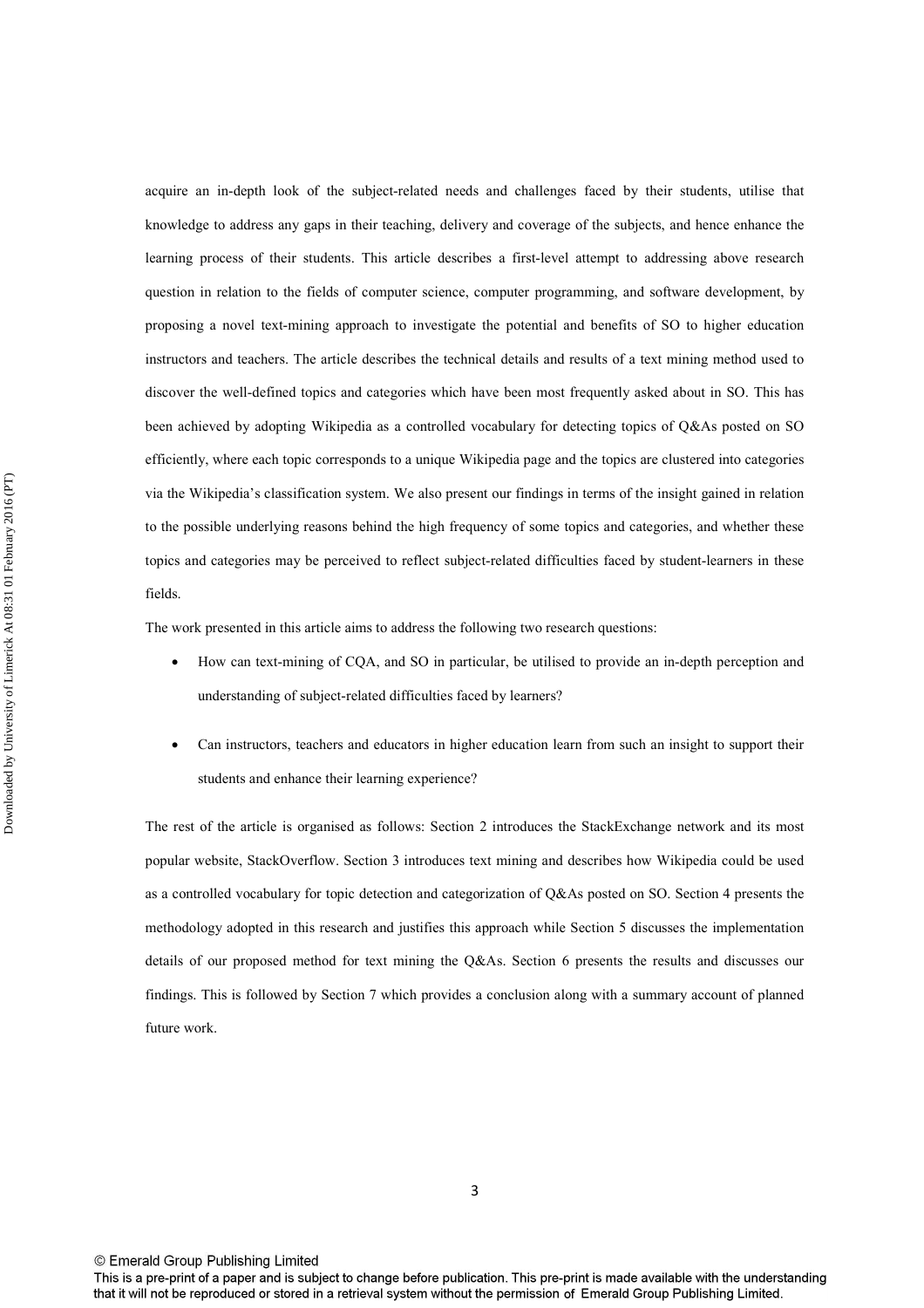# *2. Stack Exchange & Stack Overflow*

StackExchange<sup>7</sup> is a network of Q&A websites each covering a specific topic (e.g., mathematics, physics, biology) in broad areas such as technology, science, business etc. According to Alexa<sup>8</sup> it currently ranks at 170 in terms of global traffic. The network currently contains 119 topic websites and 119 meta websites. Each website covering a specific topic has an accompanying meta website dedicated to its management issues. The StackExchange platform allows all users to create, vote for, and edit questions and answers and uses popularity voting as an effective mechanism for rank and filtering. It also deploys gamification and game design elements such as using rewards in the form of badges to encourage and stimulate community participation (Singer et al., 2013b).

StackOverflow was the first website in the StackExchange network, which was created in 2008, and currently is the most popular website in the network. It is a free Q&A website facilitating the exchange of knowledge between both novice and experienced computer programmers. Users post and answer questions related to computer programming and may comment and rate both questions and answers. StackOverflow currently has over 3.5 million registered users. Since its inception in 2008, more than 8 million questions have been posted on the site and over 14 million answers have been provided<sup>9</sup>, all contributing to a large knowledge repository of computer programming and software development. (Parnin and Treude, 2011) investigated the documentation resources that programmers use by analysing Google search results for a popular API, jQuery, and found that StackOverflow appears on the first search results page, at least once, in case of 84% of the search queries. Although one might argue that this evidence only shows the popular usage of StackOverflow for discussions on a particular technology, (Barua et al., 2012) showed that StackOverflow covers a wide range of technologies. Currently an average of 7000 questions are posted on the site daily and; as of August 2010, SO had an answer rate above 90% and a median answer time of only 11 minutes (Mamykina et al., 2011b). According to (Nasehi et al., 2012), as of February 2012, the median time of accepted answers being posted on the site was 24 minutes and in the first hour 70% of questions received their first answer. Furthermore, StackOverflow contains a complete record of every registered user including his/her badges, points and scores which may be utilised for various educational research purposes. Before the advent of social Q&A websites, the

 $\overline{a}$ 

<sup>&</sup>lt;sup>7</sup> http://stackexchange.com/

<sup>8</sup> http://www.alexa.com/siteinfo/stackexchange.com

<sup>&</sup>lt;sup>9</sup> http://stackexchange.com/sites?view=list#traffic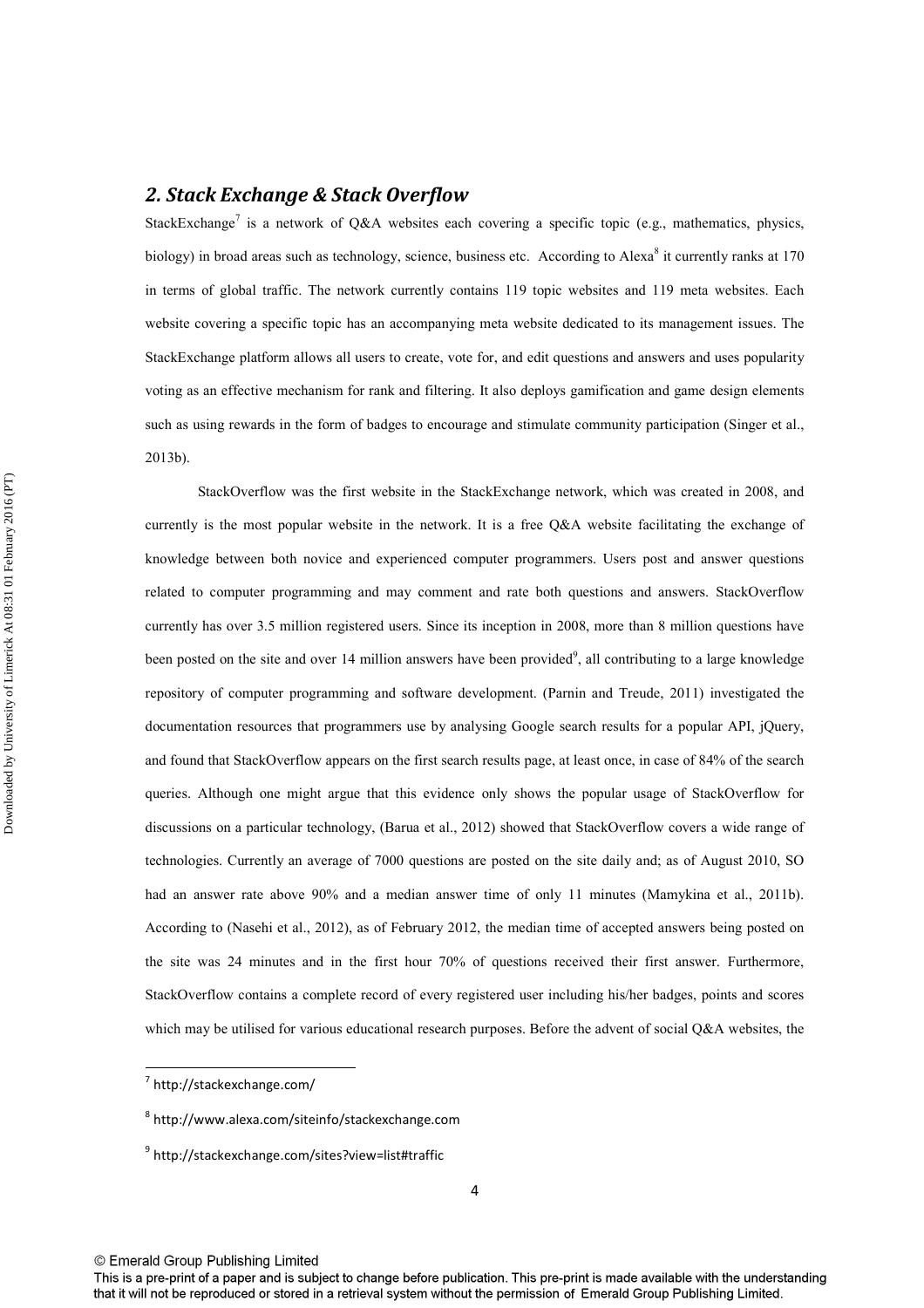main mechanisms for Q&A consisted of technical forums where content is available in the form of threaded discussions. The main problem with this approach is that useful information is typically mixed with irrelevant context. Social Q&A websites such as SO, on the other hand, make use of collaborative filtering to rank best answers, which are shown up front saving users' time and effort (Treude et al., 2012).

# *3. Text Mining Using Wikipedia as a Knowledge Base*

Text mining is the analysis of data contained in natural language text using techniques and tools designed to discover and extract knowledge from unstructured data (Feldman and Sanger, 2006). Text mining works by transposing words and phrases in unstructured data into numerical values or more structured topics which can then be linked and analysed with traditional data mining techniques. Accordingly, text mining involves three major activities: information retrieval, which gathers relevant texts; information extraction, which identifies and extracts a range of specific types of information from texts of interest; and data mining, which finds associations among the pieces of information extracted from many different texts.

The data mining phase of the text mining approach can include text classification. Traditionally this has been achieved by representing the documents as bags of words and training a generic machine learning-based classifier to learn a classification model from a set of manually labelled documents. The learnt model in then used to classify unseen documents. However, such an approach to text classification ignores the important semantic relationships that may exist between key words. This limitation can be overcome by utilising an existing knowledge base that identifies such links between key words and phrases. A knowledge base such as a controlled vocabulary is a way of organising or structuring knowledge to support information retrieval. They are used in subject indexing systems such as subject headings and thesauri. Examples of such controlled vocabularies include Library of Congress Subject Headings (LCSH) and the Dewey Decimal Classification (DDC) system. In recent years, Wikipedia as a controlled vocabulary has received a lot of attention from researchers working in the field of information retrieval and knowledge management (Medelyan et al., 2009). As one of the most comprehensive external knowledge sources currently available, Wikipedia has been successfully used in a wide range of applications, such as named entity recognition (Bunescu and Pasca, 2006), text classification (Wang and Domeniconi, 2008), text clustering (Hu et al., 2009), event detection (Ciglan and Nørvåg, 2010), topic indexing (Medelyan et al., 2008), and semantic relatedness measurement (Milne and Witten, 2008). In this work Wikipedia is used as a controlled vocabulary to support the classification of SO Q&A posts into topics and higher-level categories.

This is a pre-print of a paper and is subject to change before publication. This pre-print is made available with the understanding that it will not be reproduced or stored in a retrieval system without the permission of Emerald Group Publishing Limited.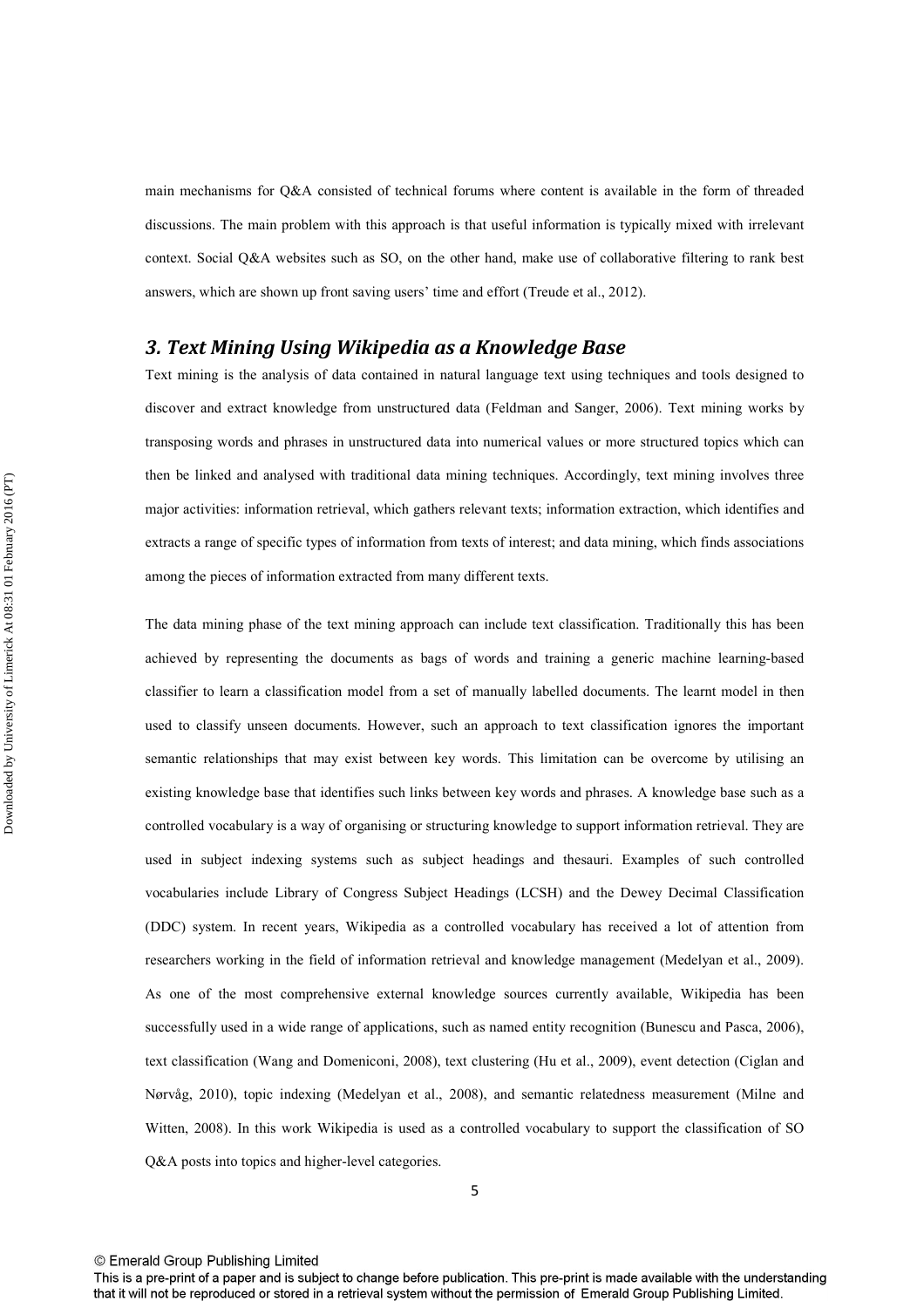Wikipedia is the world's largest free online encyclopedia. The English Wikipedia alone currently contains more than four million articles (Wikipedia, 2014b). Wikipedia articles are written, edited, and kept up-to-date and accurate (to a large degree) by a vast community of volunteer contributors, editors, and administrators who are collectively called Wikipedians. An investigation conducted by Nature (Giles, 2005) suggested that Wikipedia comes close to Encyclopaedia Britannica in terms of the accuracy of its science entries, although this suggestion was later disputed by Britannica (Britannica, 2006). However, regardless of occasional controversies around the accuracy of its articles, Wikipedia is serving a significant role in fulfilling public information needs. For example, results of a nationwide survey conducted in the U.S. in 2007 showed that Wikipedia attracted six times more traffic than the next closest website in the "educational and reference" category and preceded websites such as Google Scholar and Google Books with a large margin (Rainie and Tancer, 2007).

#### *4. Methodology*

As indicated in the introduction, to the best of our knowledge, the work reported here represents a new direction in the field of Educational Data Mining (EDM) using a novel text mining based method to analyse Q&A websites and discover new phenomena. Hence, we have adopted a heuristic research approach combined with a new text mining approach, which utilises Wikipedia as a knowledge base, as a research methodology to answering the research questions posed earlier. The heuristic approach is an exploratory approach to research, that is quite different from other approaches in that it is not concerned with finding theories or testing hypotheses by following some pre-established formula, but is concerned directly with discovery of knowledge or some desired result by exploration, experimental work, intelligent analysis, and logic reasoning (Moustakas, 1990, Abbass, 2001).

The text mining approach has been adopted as an alternative to a labour-intensive manual approach such as content analysis (Krippendorff, 2012) due to the size of the data set being analysed which limits the extent to which a manual analysis approach could be adopted. The three phases of the text mining approach are now described with an overview provided in Figure 1 and further technical detail described in the Section 5.

**Information Retrieval (Data Collection):** The data for this study has been extracted for the StackOverflow website. StackOverflow currently has over 3.5 million registered users. Since its inception in 2008, more than 8 million questions have been posted on the site and over 14 million answers have been provided<sup>10</sup>.

© Emerald Group Publishing Limited

 $\overline{a}$ 

<sup>10</sup> http://stackexchange.com/sites?view=list#traffic

This is a pre-print of a paper and is subject to change before publication. This pre-print is made available with the understanding that it will not be reproduced or stored in a retrieval system without the permission of Emerald Group Publishing Limited.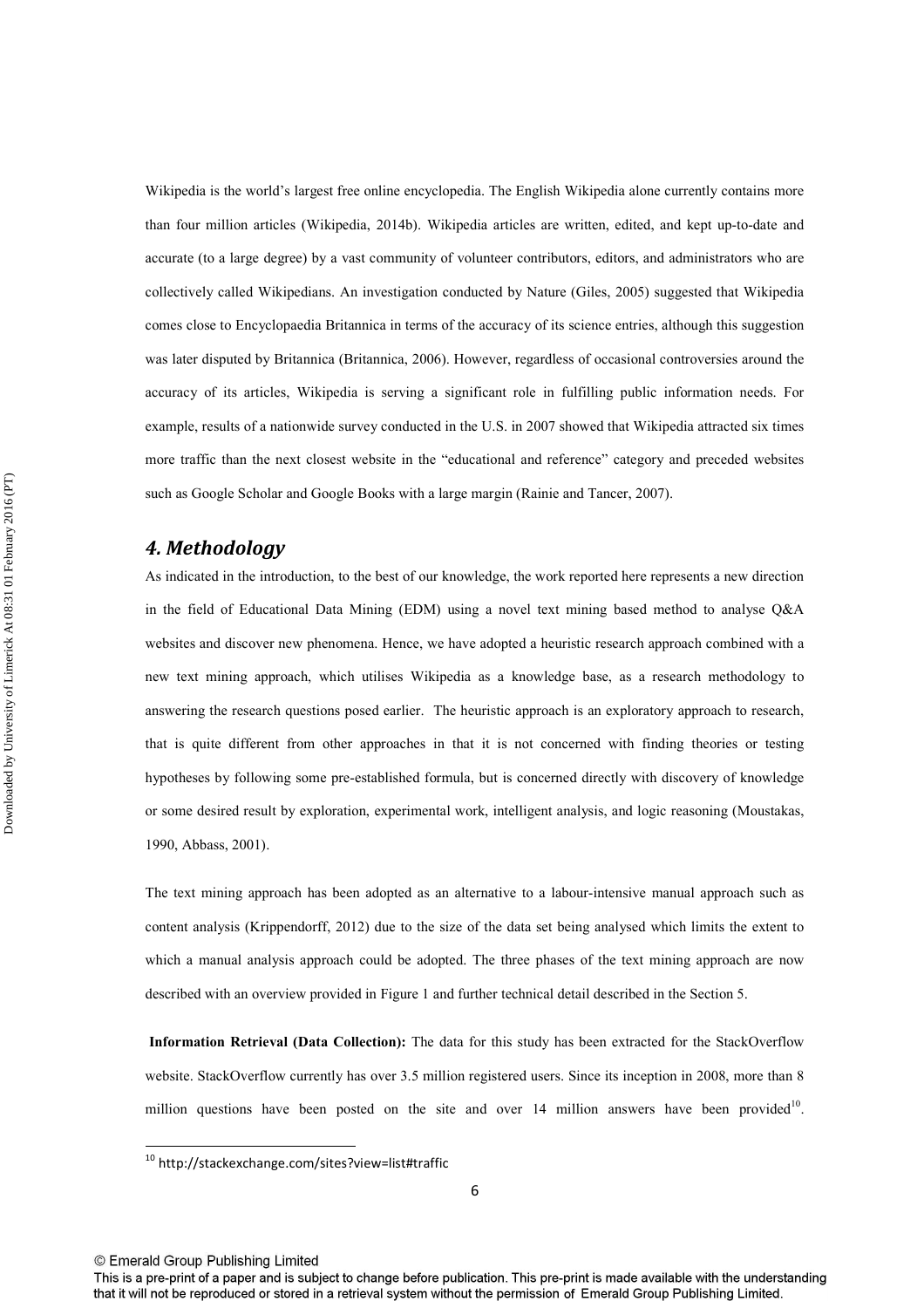Approximately 7000 questions are posted on a daily basis. Thus within the software development field, StackOverflow is the largest community question and answer forum and therefore is a rich data source for the study proposed in this wok. In addition, the StackExchange network, of which the StackOverflow website is part, has adopted an open data policy whereby all of its websites' data such as posts, users, votes, and comments are made freely available to the public. An anonymised dump of all the user-contributed StackExchange data is published periodically<sup>11</sup>. Therefore all of the StackOverflow data related to questions, answers, and users is freely available for download and analysis.

Given that Wikipedia is being used as a controlled vocabulary, only the questions and answers that contain links to Wikipedia pages are analysed in this study. This phase of the text mining approach involves the identification of all the Q&A posts on SO that may contain a link to a valid Wikipedia webpage. Many of the questions and answers posted on StackOverflow contain links to Wikipedia. This phase of the analysis returned a total of 188,548 matches including a combination of questions and answers.

**Information Extraction (Data Cleaning):** This phase of the mining process involved extracting the actual URLs of the Wikipedia pages and validating them. There were two levels of validation involved. The first phase removed links which contained invalid characters and the second phase ensured that the syntactically correct links pointed to an actual Wikipedia URL at the time of analysis.

**Data Mining (Visualisation and Frequency Analysis):** Each valid Wikipedia URL identified in the previous phase points to an article within the Wikipedia where the topic can have one or more parent categories. A software application was built to extract the corresponding articles/topics for the URLs, their appearance frequency in the analysed Q&As, and their parent categories to facilitate the visualisation and analysis presented in Section 6.

 $\overline{a}$ 

<sup>11</sup> https://archive.org/details/stackexchange

<sup>©</sup> Emerald Group Publishing Limited

This is a pre-print of a paper and is subject to change before publication. This pre-print is made available with the understanding that it will not be reproduced or stored in a retrieval system without the permission of Emerald Group Publishing Limited.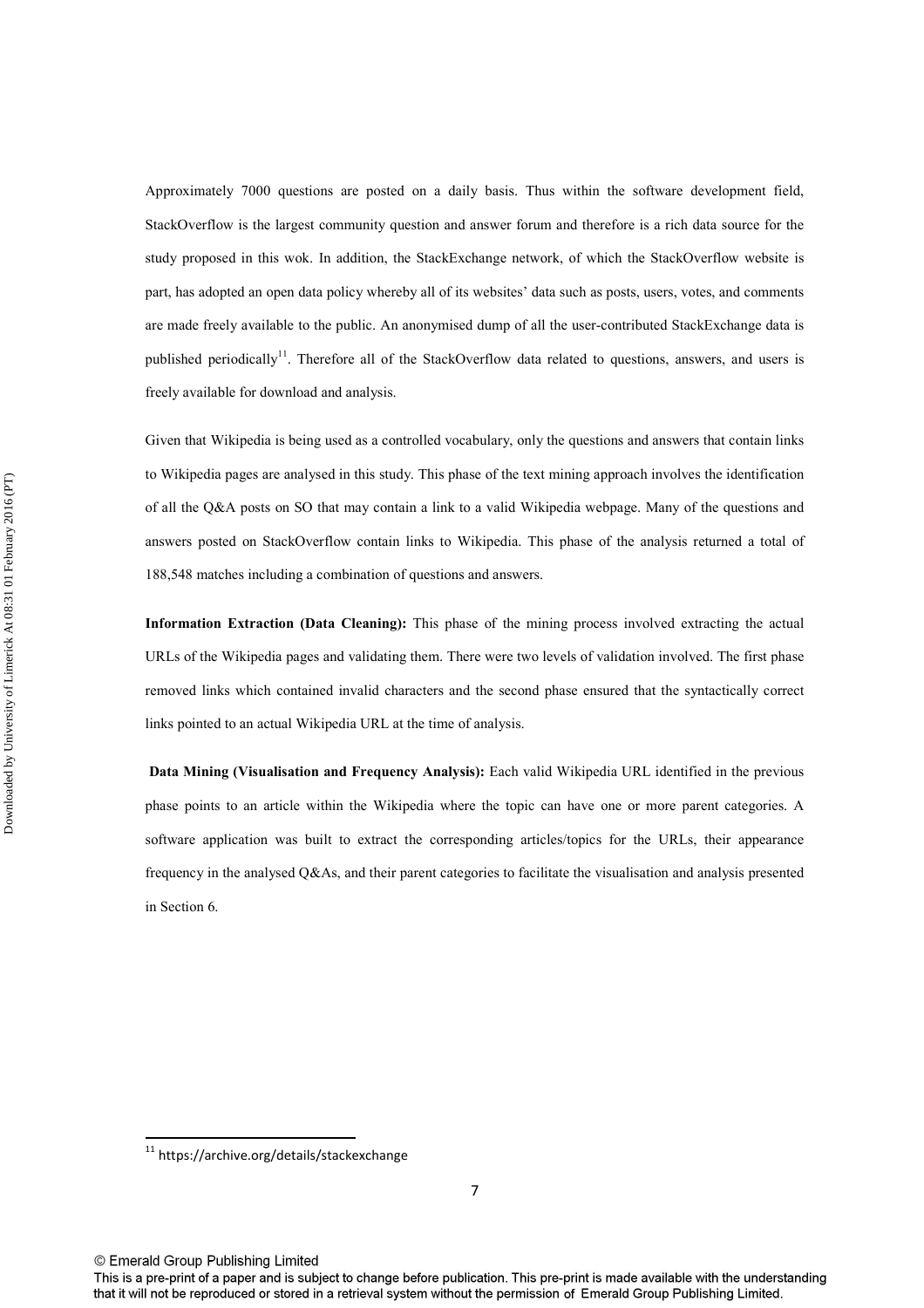

**Figure 1: Overview of text mining approach** 

# **4.1 Wikipedia as a Knowledge Base**

The SO Q&A posts that contain links to Wikipedia form the dataset for analysis in this study. While this limits our analysis to a subset of SO Q&A posts, we believe that the benefits offered by using Wikipedia as a controlled vocabulary outweigh the limitations of focusing on a subset of the Q&A posts. As a controlled vocabulary, Wikipedia offers a number of advantages over similar controlled vocabularies such as library classification systems:

- 1. Extensive coverage and comprehensiveness: the English Wikipedia currently contains over 4 million articles covering subjects in all aspects of human knowledge.
- 2. Up-to-dateness: due to the crowd-sourced nature of Wikipedia and its large pool of editors, Wikipedia articles are generally well-maintained and kept quite up-to-date. For example, a study examining the potential of combining Twitter and Wikipedia data for event detection showed that in case of major events Wikipedia lags Twitter only by about three hours (Osborne et al., 2012).
- 3. Rich description: Wikipedia articles provide rich descriptive content for the represented concepts describing their various aspects in details.
- 4. Multilingual: as of July 2014 Wikipedia exists in more than 287 languages. Wikipedia has more than one million articles in each of the 12 most populated languages and more than one hundred thousand articles in each of the 52 less populated languages (Wikipedia, 2014a).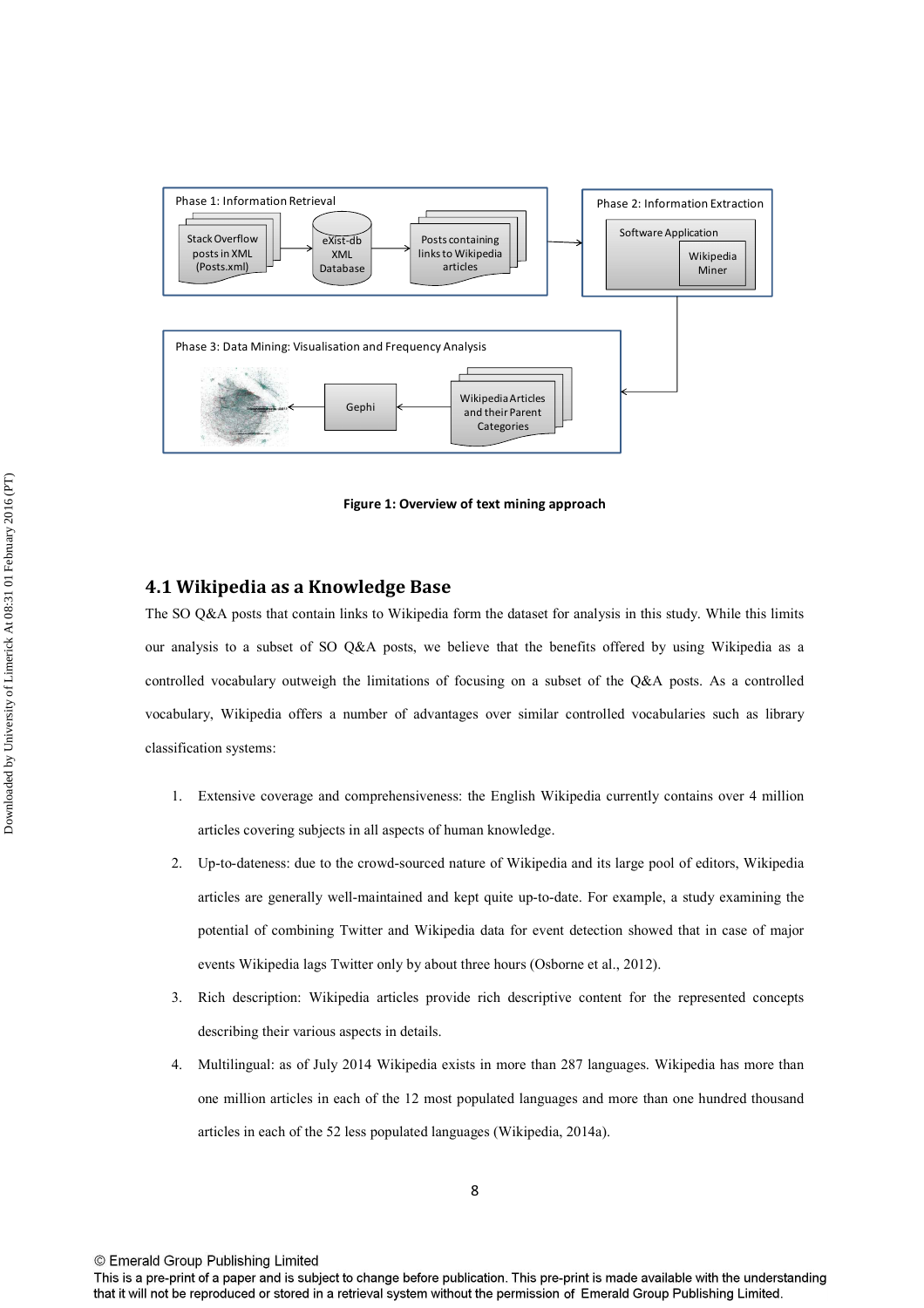According to part 1 of the international standard for thesauri (ISO 25964-1)<sup>12</sup>, a compliant thesaurus should capture and encode three main types of relationship between concepts: (a) equivalence relations between synonyms and near-synonyms, e.g. car and automobile, (b) hierarchical relations between broader and narrower concepts, e.g. vehicle and car, (c) associative relations between concepts that are closely related in a nonhierarchical fashion, e.g. Formula 1 and car. Adapted as a controlled vocabulary, Wikipedia meets all these requirements: (a) each Wikipedia article has a descriptor which is the preferred and most commonly used term for the represented concept, and each article is assigned a set of non-descriptors which are the less commonly used synonyms and alternative lexical forms for the concept (i.e., equivalence relations), (b) Similar to the notion of "Related Terms" in traditional controlled vocabularies, related articles in Wikipedia are connected via hyperlinks (i.e., associative relations), (c) each Wikipedia article is classified according to the Wikipedia's own community-built classification scheme into one or more broader categories, which resembles the notion of "Broader Terms/Narrower Terms" in traditional controlled vocabularies (i.e., hierarchical relations).

. While the accuracy of some Wikipedia articles has been disputed as discussed in Section 3, and the editorial quality of some articles is poor, this does not seem to effect the quality of the controlled vocabularies derived from Wikipedia. For example, (Milne et al., 2006) investigated the application of Wikipedia as a thesaurus in the domain of agriculture and compared it with a manually-created professional thesaurus in this domain, Agrovoc, as the gold standard. They found that Wikipedia contains a substantial proportion of concepts and semantic relations encoded in Agrovoc and has impressive coverage of contemporary documents in the domain. In a similar study, (Vivaldi and Rodríguez, 2010) derived three domain-specific thesauri for astronomy, chemistry, and medicine in two languages (English, Spanish) from Wikipedia, and reported promising results in terms of the coverage and accuracy of the constructed thesauri. These and a number of similar studies have shown that Wikipedia is an effective source of knowledge for constructing various types of controlled vocabularies, including thesauri, taxonomies, and ontologies (Ponzetto and Strube, 2007, Fogarolli, 2011, Milne et al., 2007). Traditional controlled vocabularies such as LCHS and DDC have been created to support the indexing and classification of books and are only updated periodically. Alternatively, Wikipedia as a crowdsourced classification system is updated in real-time and thus is likely to include new and emerging topics and categories associated with the computer programming and software development domains.

 $\overline{a}$ 

<sup>&</sup>lt;sup>12</sup> http://www.iso.org/iso/iso\_catalogue/catalogue\_tc/catalogue\_detail.htm?csnumber=53657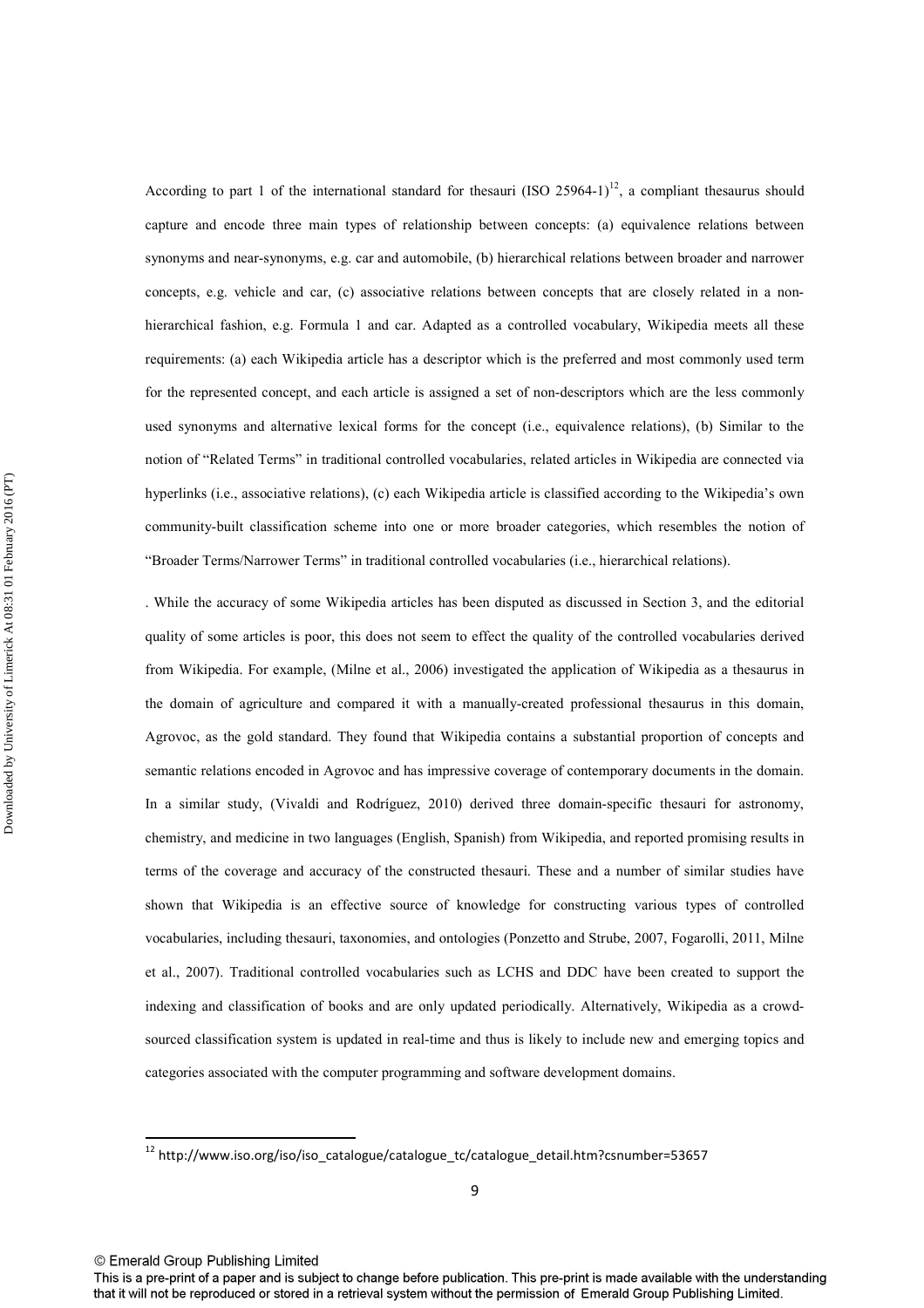The above listed advantages of Wikipedia over other controlled vocabularies and more importantly the existing links between SO posts and Wikipedia articles make Wikipedia our controlled vocabulary of choice for identifying the topics and categories of the SO Q&As in our proposed method.

# *5. Implementation of Text Mining Process*

This section discusses the technical details involved in implementing the text mining process and subsequent analysis. This involves the following four main steps:

- a) Develop a text mining method, which utilises Wikipedia as a controlled vocabulary for determining the topics and categories of SO Q&A posts;
- b) Apply developed text mining method to the most recent version of SO dump to categorise and cluster Q&A posts, producing an interactive visual representation of resulting topics and categories;
- c) Using the output from above to closely inspect resulting topics and categories of the contents of Q&A posts in SO in terms of their frequencies, rankings and associations;
- d) Analyse the findings from (c) to gain insight into possible reasons behind the high frequency of some topics and categories, and whether these topics and categories reflect subject-related difficulties faced by student-learners in these fields, in order to infer how best our text-mining method of SO can be used to inform instructor and teachers in designing the coverage, delivery and teaching approach of their computer science courses.

The rest of this section details the first two steps outlined above. The 'Results & Discussion' section, on the other hand, incorporates description of steps (c) and (d). The text mining method we have developed and applied in this work to SO posts, to determine and categorise their topics, involves the following four processes: (1) uploading the SO posts into a database, (2) querying the database and retrieving the posts which contain a link to Wikipedia (3) finding the parent categories of cited Wikipedia articles (4) building the graph of cited articles and their parent categories.

#### **5.1 Uploading the Data into a Database**

Each site in the StackExchange network of which StackOverflow is part, is formatted as a separate archive consisting of zipped XML data files for Posts, Users, Tags, Votes, Comments, Badges, PostHistory, and PostLinks (for complete schema information, see the readme file<sup>13</sup>). In order to easily access and analyse the SO

© Emerald Group Publishing Limited

 $\overline{a}$ 

 $^{13}$  https://archive.org/download/stackexchange/readme.txt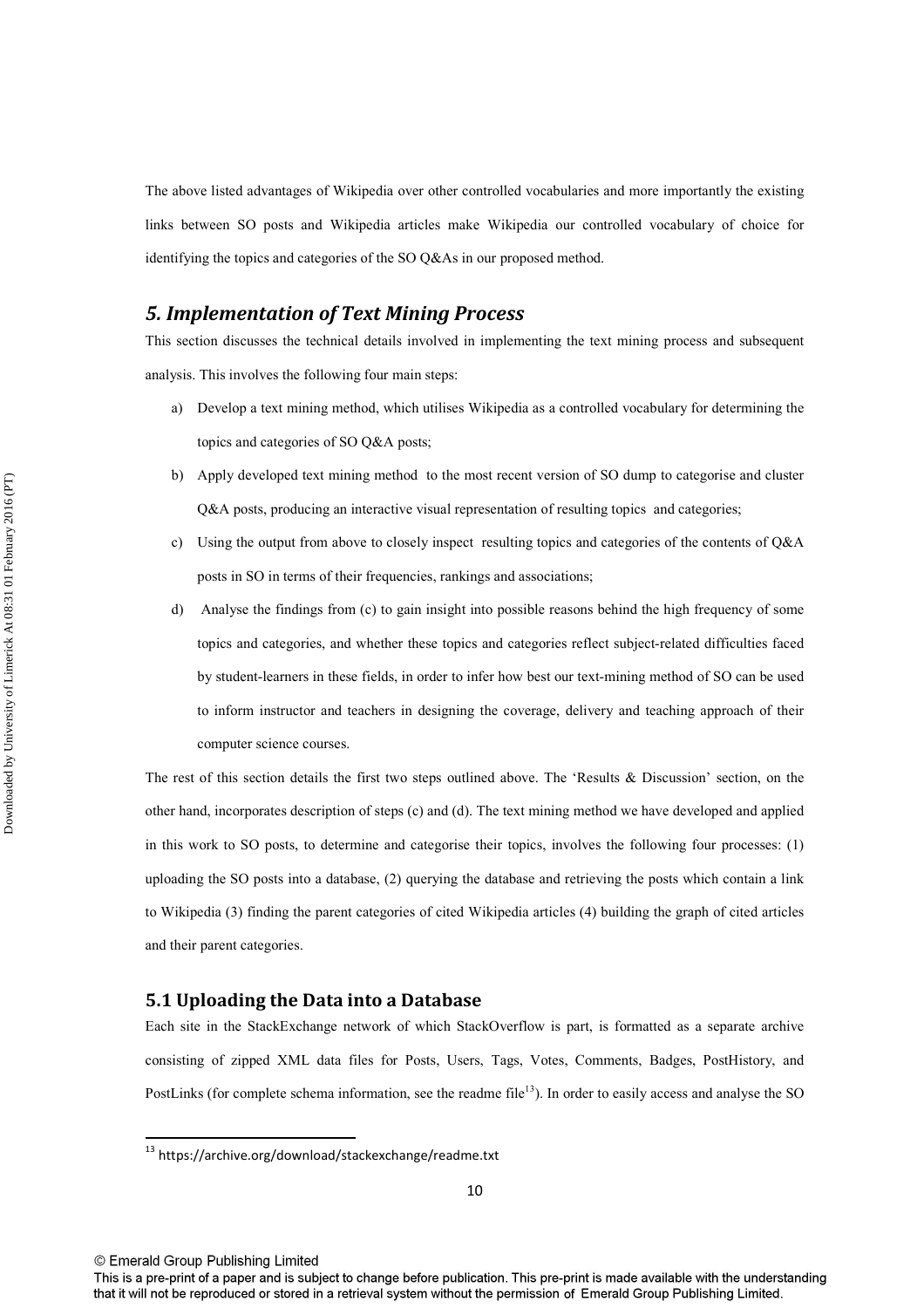posts, we created an XML database using the eXist-db (Meier, 2014), which is an open-source native XML database engine, to store the SO data in. We then downloaded the most recent version of the SO dump and uploaded the Posts.xml file which contains all the posted questions and answers up to date into the database. This enables us to search and retrieve posts of interest by querying the database using the XPath and XQuery languages.

#### **5.2 Querying the Database**

Each single post inside the Posts.xml file has multiple attributes including: a unique identifier, a PostTypeId ("1" for questions and "2" for answers), Title, and Body. We utilise these attributes to retrieve those posts which their content/body is of interest to us. In order to examine and analyse the SO posts in terms of their topics and categories, we have used Wikipedia as a crowd-sourced classification system. We used the following XPath query to retrieve all the  $O&A$  posts which included a link to the Wikipedia articles:

# for \$x in doc("/db/SO/Posts.xml")/posts/row[contains(@Body,"http://en.wikipedia.org/wiki")]

#### return \$x

This query returned a total of 188,548 matches, of which 20,924 were questions, 165,080 were answers, and 2,544 were of miscellaneous type, e.g., moderator nomination. After removing miscellaneous posts and those with invalid Wikipedia URLs (i.e., those containing restricted characters<sup>14</sup>), the remaining total of 186,004 Q&A posts contained 28,648 unique URLs linking to the Wikipedia articles with a total appearance frequency of 230,887. Finally after confirming the validity of all the discovered unique links by retrieving their corresponding pages on the Wikipedia website, a total of 21,366 were verified as valid links to existing articles on Wikipedia.

#### **5.3 Finding the Parent Categories**

We have deployed an open source toolkit called Wikipedia-miner (Milne, 2009) to discover the parent categories of the Wikipedia articles which were linked to in the SO posts. Wikipedia-Miner effectively unlocks Wikipedia as a general-purpose knowledge source for natural language processing (NLP) applications by providing rich semantic information on topics and their lexical representations beyond that offered by domainspecific thesauri. Utilising the Java programing language and the Wikipedia-miner environment, we first converted the Wikipedia URLs identified in the Q&A posts into article objects using the *getArticleByTitle*

 $\overline{a}$ 

 $14$  https://en.wikipedia.org/wiki/Wikipedia:Naming\_conventions\_(technical\_restrictions)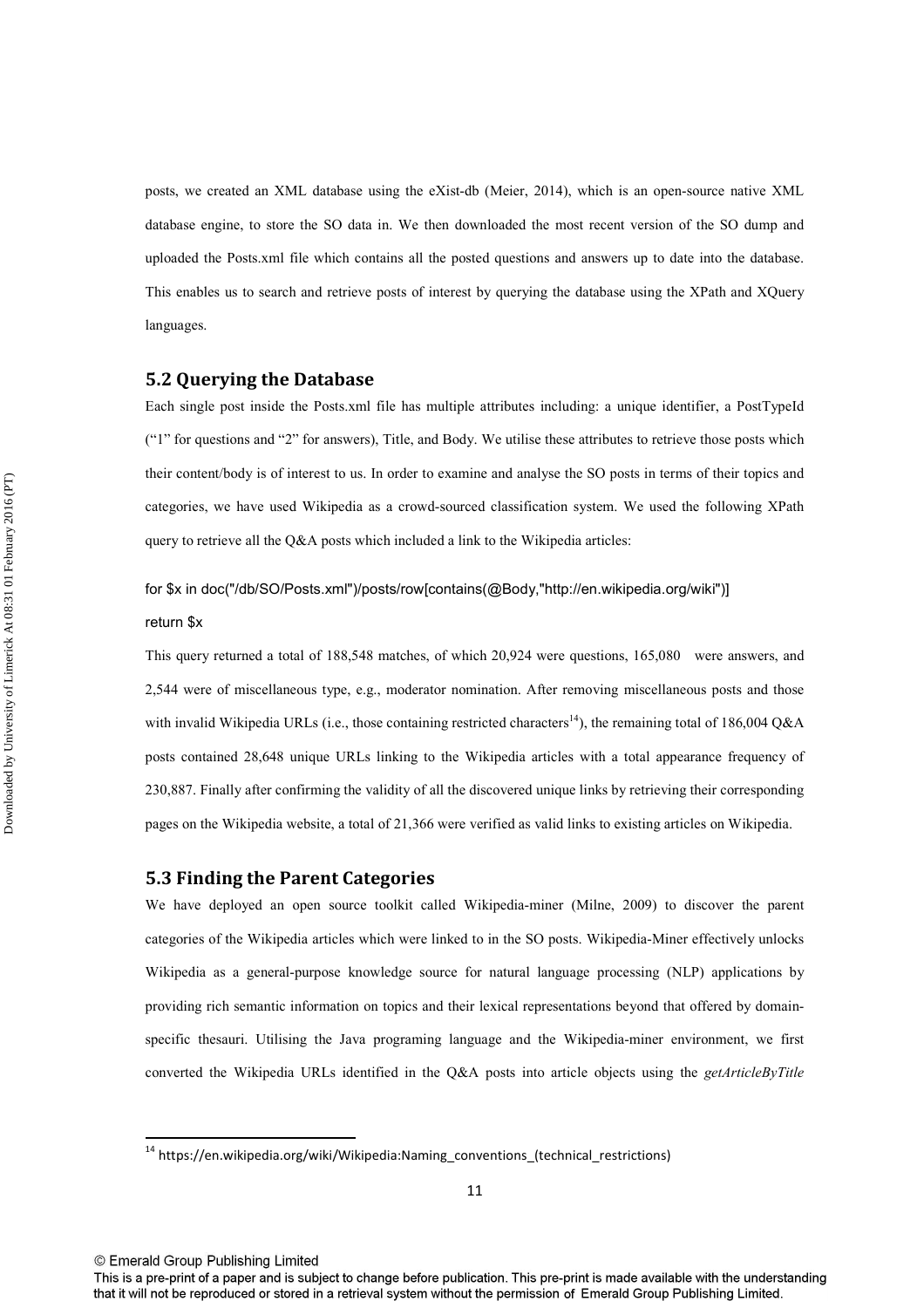function of the Wikipedia-miner API. We then used the *getParentCategories* function to retrieve the parent categories of each article.

### **5.4 Data Mining: Visualisation and Frequency Analysis**

Finally, we used the collected information to build a directed graph representing articles and categories as nodes and their parent-child relationships as edges. The graph was encoded and stored as an xml file in GraphML<sup>15</sup> format which may be easily imported into popular open-source network analysis and visualization software packages such as the Gephi platform (Bastian et al., 2009) used in this work. Gephi is an interactive visualization platform to explore and understand graphs. It enables users to interact with the representation, manipulate the structures, shapes and colours to reveal hidden properties and discover patterns in graphs. Utilising Gephi enables us to visually analyse the graph of Wikipedia article citations in SO posts and examine their usage patterns to find the topics and subjects which are most asked about.

### *6. Results & Discussion*

In this section we discuss our findings that resulted from the analysis of the graph of topics and categories, which was created by mining the content of Q&As in SO. The Gephi project file containing the graph of Wikipedia articles cited in SO posts and their frequency and relationship details is available online<sup>16</sup> and may be readily used for further studies. Figure 2 shows a zoomed-out overview of the graph. This graph contains all the 21,366 unique Wikipedia articles mentioned in SO, as well as their 20,587 direct parent categories.

l

<sup>&</sup>lt;sup>15</sup> http://graphml.graphdrawing.org/

 $16$  http://www.skynet.ie/~arash/zip/StackOverflow\_Wikipedia\_Sep2013.zip

This is a pre-print of a paper and is subject to change before publication. This pre-print is made available with the understanding that it will not be reproduced or stored in a retrieval system without the permission of Emerald Group Publishing Limited.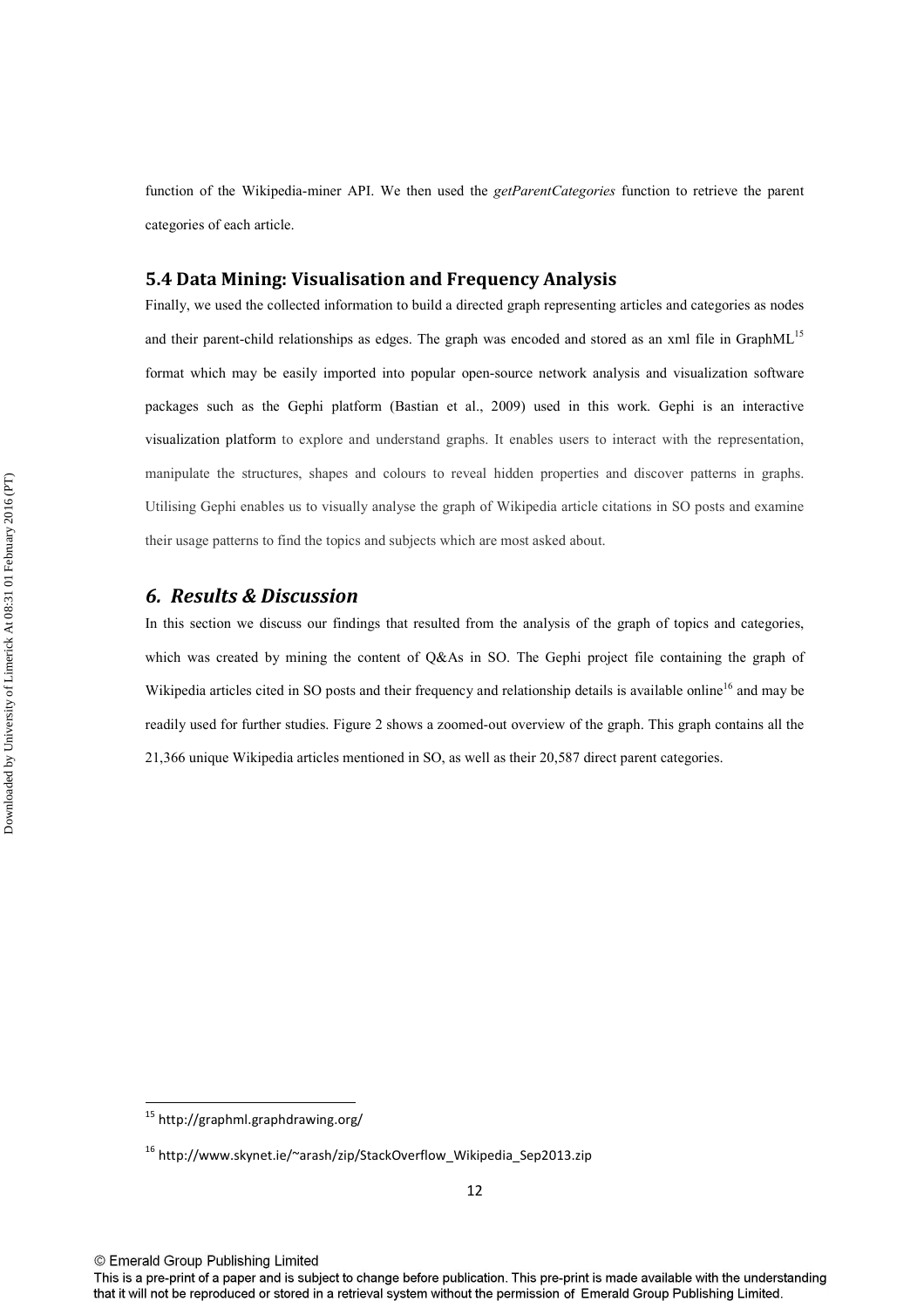

**Figure 2. An overview of the StackOverflow-Wikipedia graph** 

Since May 2004, Wikipedia authors have been categorising Wikipedia articles according to a community-built classification system (a.k.a folksonomy) which has been growing rapidly. Including the parent categories of articles in the graph allows us to cluster related articles together and draw more accurate conclusions regarding the dominant subjects being discussed. The nodes in the graph are colour coded to differentiate their type, i.e., red for articles and green for categories. Also, the node sizes are set to reflect the appearance frequency of the articles and categories that they represent. The resulting graph has a total of 41,923 nodes and 71,160 edges. Wikipedia articles and categories are classified according to a hierarchical classification system with (currently) 16 levels of depth reflecting speciality/generality. In the rest of this section we discuss the articles and categories at various levels of the hierarchy which have been most frequently

This is a pre-print of a paper and is subject to change before publication. This pre-print is made available with the understanding that it will not be reproduced or stored in a retrieval system without the permission of Emerald Group Publishing Limited.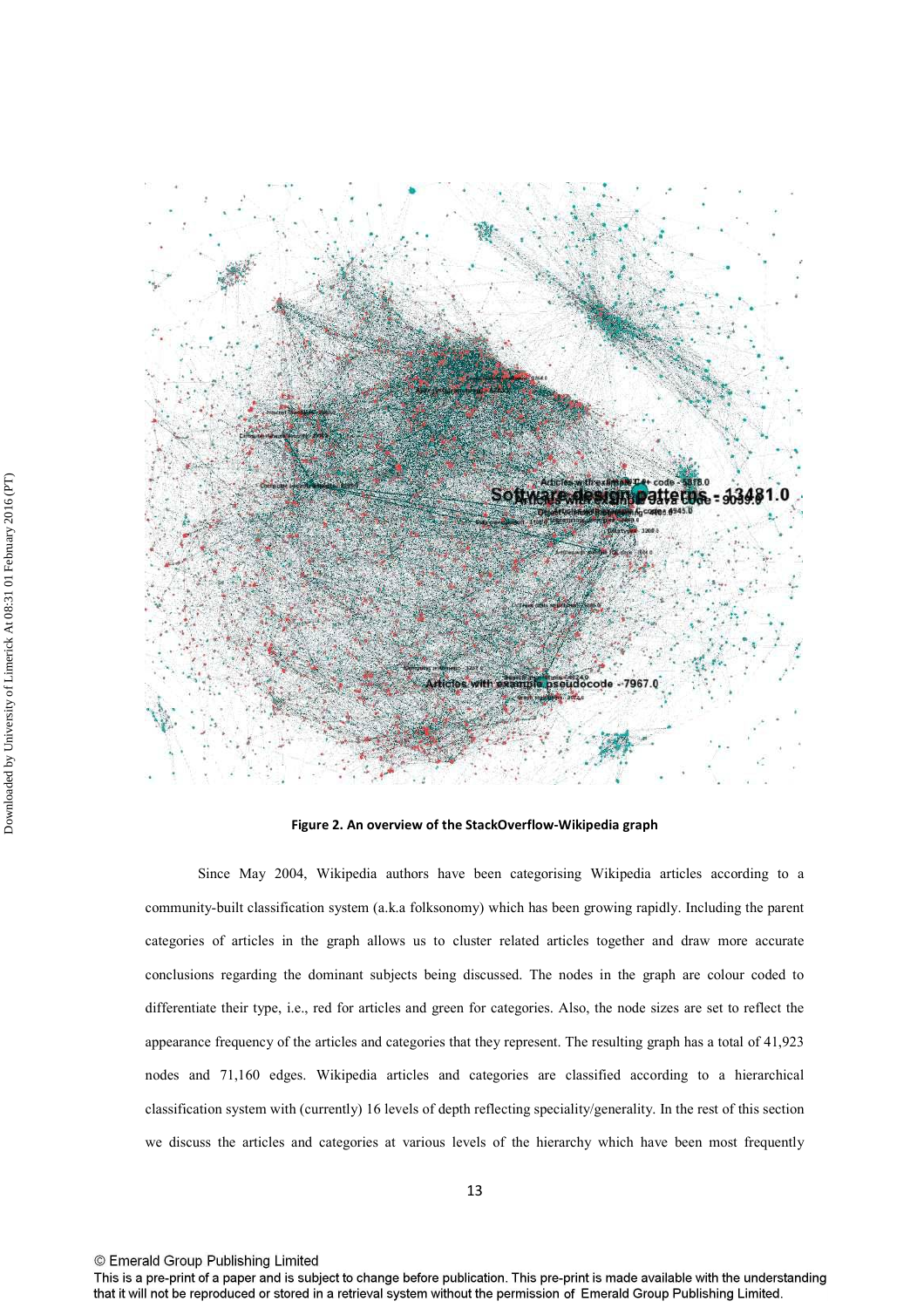mentioned in SO posts. Table 1 lists the top 50 most prominent articles along with their depth and frequency. As evident from these results most high frequency articles belong to levels 4 to 8 of the Wikipedia classification system, where the topics are neither too generic nor too detailed. The most frequently mentioned article, "Same origin policy" discusses an important security concept for a number of browser-side programming languages, such as java script. Figure 3 shows a zoom-in view of this article along with its parent category and sibling nodes in the graph and their corresponding frequencies in the Q&A posts.



**Figure 2. A zoom-in view of the article "Same origin policy" and its parent and sibling nodes in the graph.**

© Emerald Group Publishing Limited

This is a pre-print of a paper and is subject to change before publication. This pre-print is made available with the understanding that it will not be reproduced or stored in a retrieval system without the permission of Emerald Group Publishing Limited.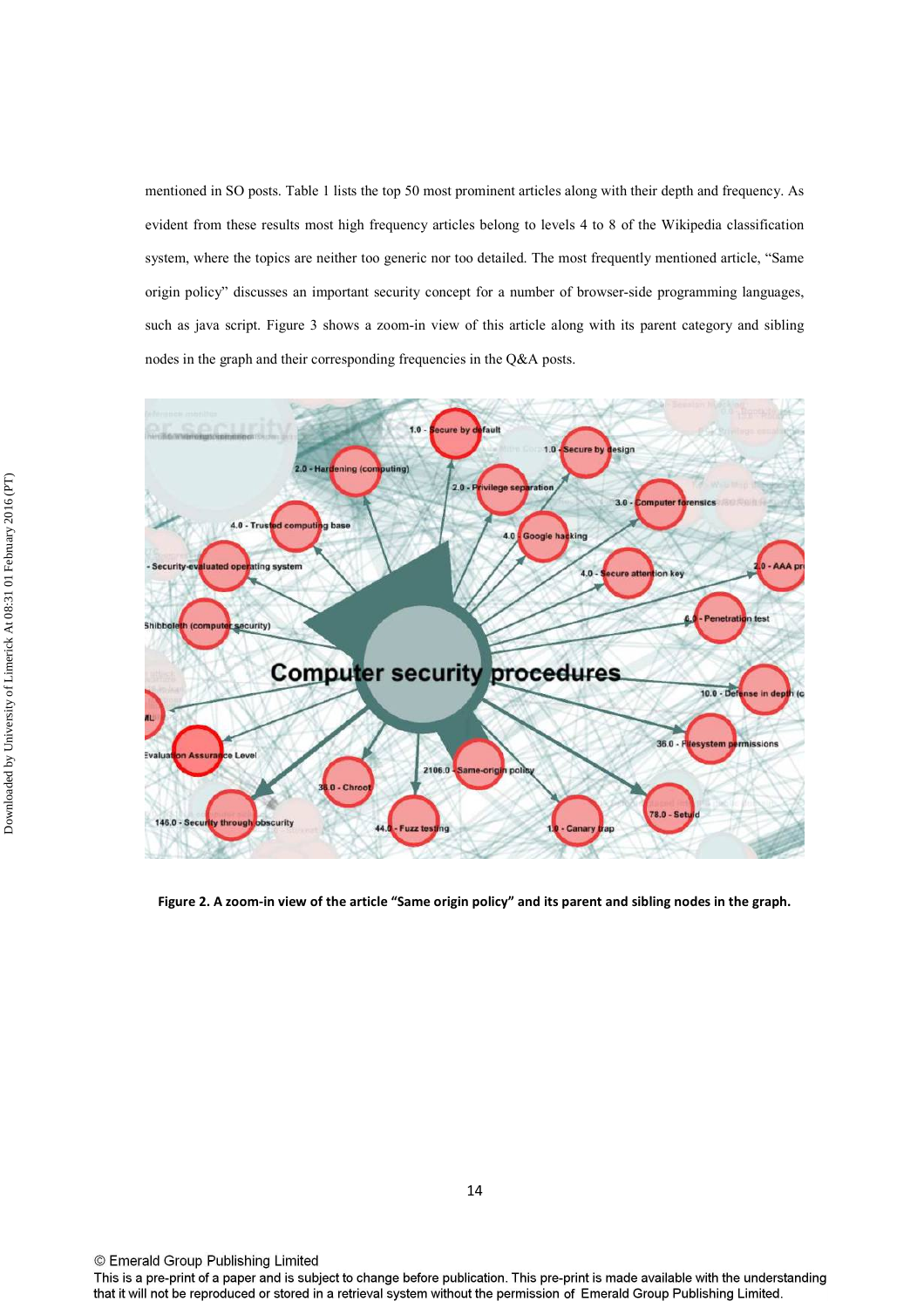| Table 1. Top 50 Wikipedia articles with highest appearance frequencies in SO posts. |  |
|-------------------------------------------------------------------------------------|--|
|-------------------------------------------------------------------------------------|--|

| <b>Article Title</b>                   | <b>Appearance Frequency</b> | <b>Hierarchical Depth</b> |  |
|----------------------------------------|-----------------------------|---------------------------|--|
| Same-origin policy                     | 2106                        | 5                         |  |
| SQL injection                          | 1536                        | $\overline{5}$            |  |
| Model-view-controller                  | 1072                        | 5                         |  |
| Singleton pattern                      | 988                         | 5                         |  |
| Comet (programming)                    | 829                         | 6                         |  |
| <b>JSONP</b>                           | 795                         | $\overline{7}$            |  |
| Factory method pattern                 | 788                         | 5                         |  |
| Trie                                   | 781                         | $\overline{7}$            |  |
| Database normalization                 | 761                         | 5                         |  |
| Dependency injection                   | 751                         | 5                         |  |
| Observer pattern                       | 744                         | $\overline{\mathbf{5}}$   |  |
| Single responsibility principle        | 718                         | $\overline{4}$            |  |
| Levenshtein distance                   | 707                         | 5                         |  |
| Strategy pattern                       | 652                         | 5                         |  |
| Don't repeat yourself                  | 644                         | $\overline{4}$            |  |
| <b>JSON</b>                            | 629                         | 6                         |  |
| Representational state transfer        | 626                         | 6                         |  |
| Byte order mark                        | 623                         | 8                         |  |
| Base64                                 | 595                         | 6                         |  |
| Ajax (programming)                     | 594                         | 6                         |  |
| Cross-site scripting                   | 578                         | $\overline{7}$            |  |
| GET (HTTP)                             | 568                         | 4                         |  |
| UTF-8                                  | 561                         | 5                         |  |
| Visitor pattern                        | 543                         | 5                         |  |
| Data URI scheme                        | 541                         | 6                         |  |
| Resource Acquisition Is Initialization | 538                         | $\overline{7}$            |  |
| Join (SQL)                             | 524                         | $\overline{7}$            |  |
| Floating point                         | 522                         | 6                         |  |
| Endianness                             | 522                         | $\overline{3}$            |  |
| Decorator pattern                      | 518                         | 5                         |  |
| Liskov substitution principle          | 511                         | $\overline{4}$            |  |
| Hash table                             | 504                         | 6                         |  |
| Cron                                   | 496                         | $\overline{7}$            |  |
| Regular expression                     | 487                         | 6                         |  |
| Fisher-Yates shuffle                   | 486                         | 6                         |  |
| ISO 8601                               | 484                         | $\overline{4}$            |  |
| Two's complement                       | 472                         | 7                         |  |
| <b>IEEE</b> floating point             | 469                         | $\overline{7}$            |  |
| Short-circuit evaluation               | 448                         | $\overline{7}$            |  |
| Cross-origin resource sharing          | 431                         | $\overline{7}$            |  |
| Command pattern                        | 422                         | 5                         |  |
| Object-relational mapping              | 420                         | 6                         |  |
| Dijkstra's algorithm                   | 417                         | 6                         |  |
| $C++11$                                | 413                         | $\overline{7}$            |  |
| Unobtrusive JavaScript                 | 400                         | 5                         |  |
| Big O notation                         | 393                         | 5                         |  |
| Entity-attribute-value model           | 382                         | 6                         |  |
| Unix time                              | 375                         | $\overline{4}$            |  |
| Hypertext Transfer Protocol            | 373                         | 6                         |  |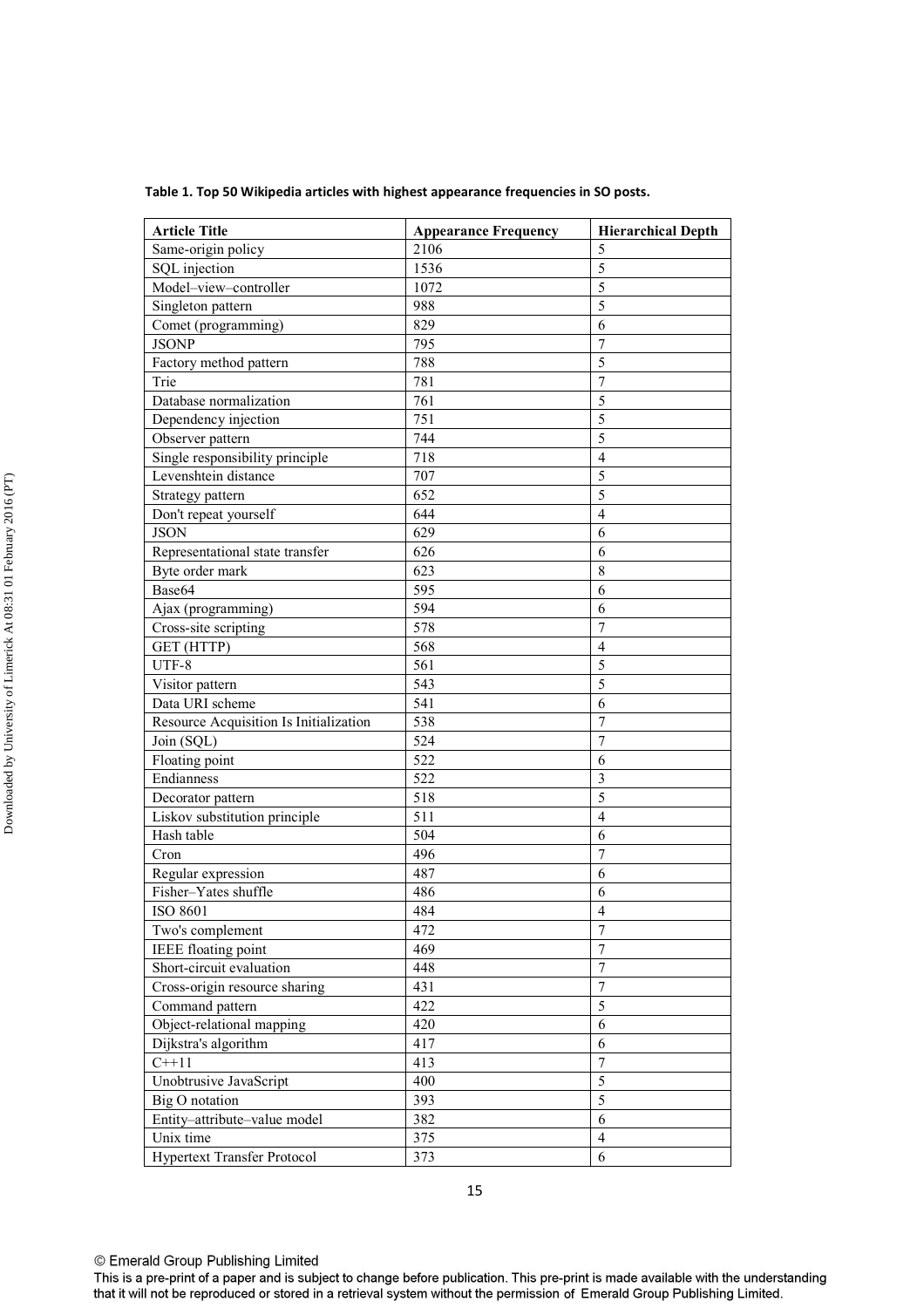The list in Table 1 contains a substantial number of articles covering various aspects of software engineering such as "Singleton pattern", "Model–view–controller", "Dependency injection", and "Strategy pattern". Specifically, articles related to the object-oriented programming paradigm and to software design and development have an overwhelming presence. These include: "Factory method pattern", "Observer pattern", "Single responsibility principle", "Visitor pattern", "Decorator pattern", "Command pattern", "Resource Acquisition Is Initialization", "Liskov substitution principle", and "Object-relational mapping". The remaining articles fall into a number of minor groups covering various aspects of computer science including:

- 1. Databases: articles covering relational databases and their query languages including: "SQL injection", "Database normalization", "Entity–attribute–value model", and "Join (SQL)".
- 2. Web technologies: articles covering a wide range of Web technologies including: "JSONP", "JSON", "Representational state transfer", "Ajax (programming)", "Cross-site scripting", "GET (HTTP)", "UTF-8", "Data URI scheme", "Cross-origin resource sharing", "Unobtrusive JavaScript", and "Hypertext Transfer Protocol".
- 3. Data structures and algorithms: articles covering various data structures and related algorithms including: "Trie", "Levenshtein distance", "Hash table", "Fisher–Yates shuffle", and "Dijkstra's algorithm".

In the next step of the analysis, we aggregated the weights (i.e., appearance frequencies) of all the articles which shared the same parent category(ies) and assigned these total weights to the corresponding parent categories. This process in practice acts as a clustering technique where all related articles are detected and their weights are combined to provide us with a different vantage point on the data and the popular categories is SO. Table 2 provides a list of the top 50 categories with highest frequencies in SO posts. As shown in Table 2 the most frequent category is "Software design patterns" which encompasses all the high frequency articles in Table 1 covering various design pattern concepts in software engineering. Categories covering Sample codes in Java, pseudocode, C++, and C have the second highest frequencies. This highlights the fact that questions related to the Java programming language are the most common in SO followed by those related to C++. The category "Object-Oriented Programming" is ranked  $6<sup>th</sup>$  which confirms the popularity of O&As addressing OOP concepts in SO. Search, graph, and sorting algorithms are ranked  $9<sup>th</sup>$ ,  $16<sup>th</sup>$ , and  $26<sup>th</sup>$  respectively. These algorithms and their variations are covered in most undergraduate computer science courses, and therefore we suspect most of these questions are posted by CS students and novice programmers. The remaining top categories cover a wide range of topics in computer science from programming principles to formal languages.

This is a pre-print of a paper and is subject to change before publication. This pre-print is made available with the understanding that it will not be reproduced or stored in a retrieval system without the permission of Emerald Group Publishing Limited.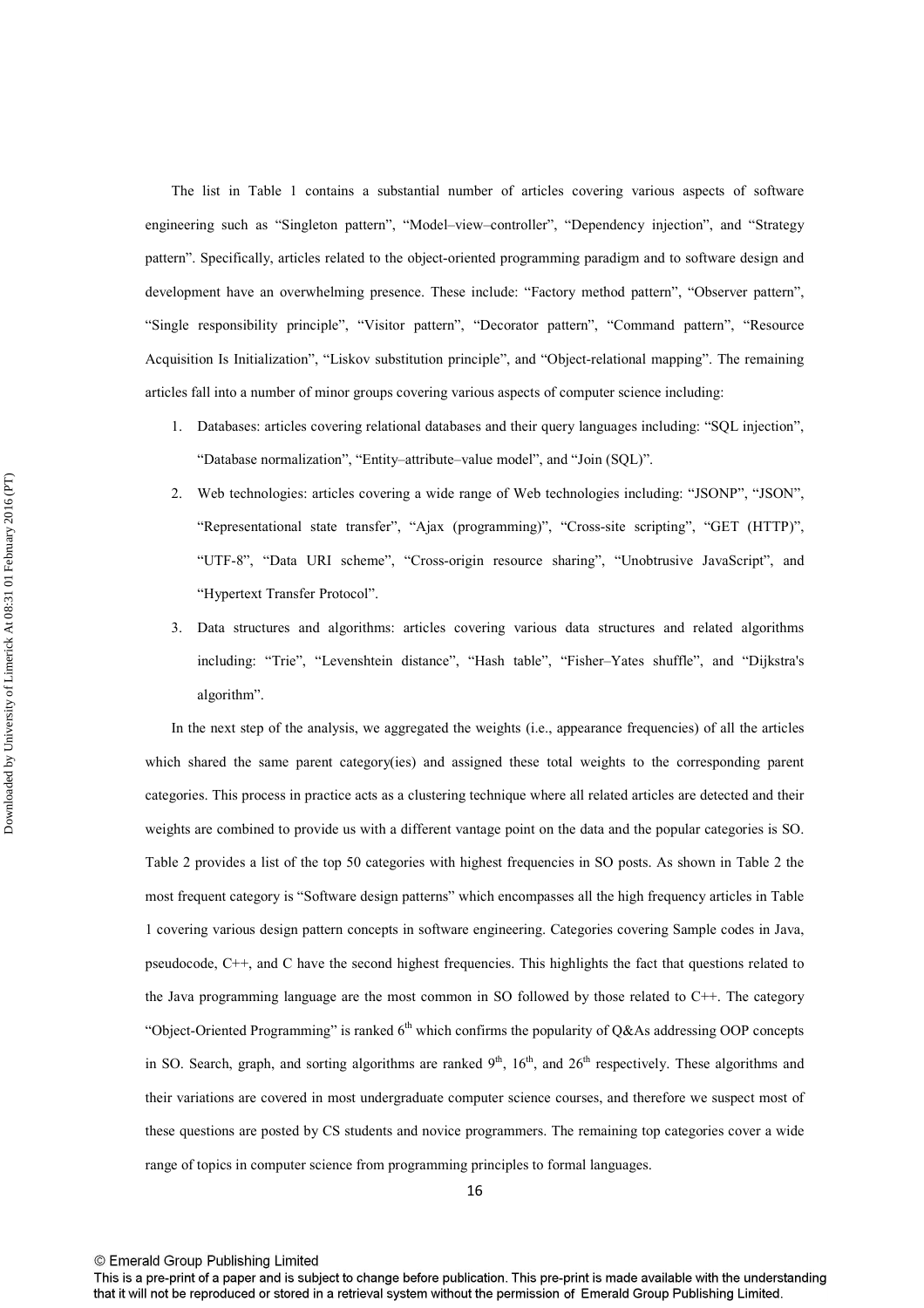**Table 2. Top 50 Wikipedia categories with highest appearance frequencies in SO posts.** 

| <b>Category Title</b>                        | <b>Combined Weight</b> | <b>Hierarchical Depth</b> |  |
|----------------------------------------------|------------------------|---------------------------|--|
| Software design patterns                     | 13481                  | 4                         |  |
| Articles with example Java code              | 9059                   | 6                         |  |
| Articles with example pseudocode             | 7967                   | 6                         |  |
| Articles with example C++ code               | 5818                   | 6                         |  |
| Articles with example C code                 | 4945                   | 6                         |  |
| Object-oriented programming                  | 4605                   | $\overline{7}$            |  |
| Ajax (programming)                           | 4263                   | $\tau$                    |  |
| $C++$                                        | 4037                   | $\boldsymbol{7}$          |  |
| Search algorithms                            | 4024                   | 5                         |  |
| Programming principles                       | 3449                   | $\mathfrak{Z}$            |  |
| Software architecture                        | 3428                   | 5                         |  |
| Computer arithmetic                          | 3257                   | 6                         |  |
| Computer security exploits                   | 3255                   | 6                         |  |
| Data types                                   | 3208                   | 5                         |  |
| Data management                              | 3108                   | $\overline{4}$            |  |
| Graph algorithms                             | 3022                   | 6                         |  |
| Trees (data structures)                      | 3000                   | 6                         |  |
| <b>Internet Standards</b>                    | 2867                   | 6                         |  |
| Computer network security                    | 2794                   | 6                         |  |
| Cross-platform software                      | 2764                   | $\,$ 8 $\,$               |  |
| Articles with example SQL code               | 2666                   | 6                         |  |
| Computer security procedures                 | 2495                   | $\overline{4}$            |  |
| Application layer protocols                  | 2472                   | 6                         |  |
| JavaScript                                   | 2470                   | 7                         |  |
| Data serialization formats                   | 2445                   | 5                         |  |
| World Wide Web Consortium standards          | 2437                   | 6                         |  |
| Sorting algorithms                           | 2408                   | 5                         |  |
| Web development                              | 2368                   | 6                         |  |
| Hypertext Transfer Protocol                  | 2357                   | 6                         |  |
| Java platform                                | 2321                   | 9                         |  |
| Articles with example C Sharp code           | 2303                   | 6                         |  |
| Dynamic programming                          | 2291                   | 5                         |  |
| Type theory                                  | 2265                   | $\overline{4}$            |  |
| SQL                                          | 2259                   | 6                         |  |
| Injection exploits                           | 2221                   | $\tau$                    |  |
| Binary arithmetic                            | 2197                   | 6                         |  |
| Microsoft application programming interfaces | 2136                   | 8                         |  |
| Method (computer programming)                | 2135                   | $\,$ 8 $\,$               |  |
| Programming paradigms                        | 2110                   | 6                         |  |
| Web 2.0 neologisms                           | 2100                   | 5                         |  |
| C programming language                       | 2096                   | $\,$ 8 $\,$               |  |
| Subroutines                                  | 1986                   | $\overline{7}$            |  |
| Scripting languages                          | 1979                   | 6                         |  |
| .NET framework                               | 1959                   | 6                         |  |
| Software development philosophies            | 1955                   | 6                         |  |
| Articles with example Python code            | 1885                   | 6                         |  |
| Markup languages                             | 1877                   | 5                         |  |
| Formal languages                             | 1855                   | 5                         |  |
| XML-based standards                          | 1794                   | 5                         |  |

© Emerald Group Publishing Limited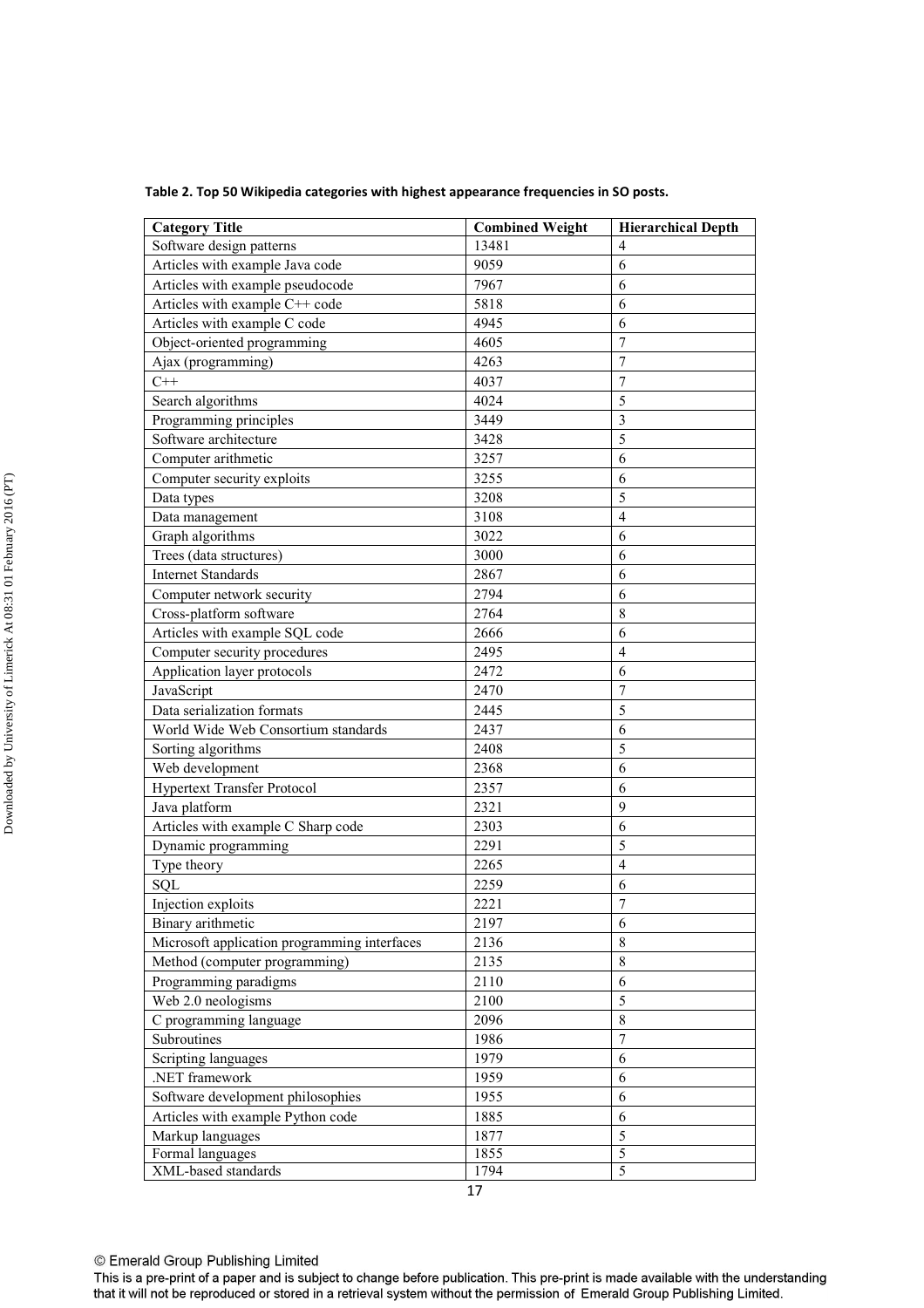The data presented in Tables 1 and 2 may be used to prioritise the topics covered in undergraduate and graduate CS courses and guide the redesign and update of the courses and their materials. Although this data provides an up-to-date and accurate view of topics of interest frequently asked about and discussed in SO, conducting further detailed manual analysis of these topics could shed more light on the reasons behind their high frequency. For example, the data presented in Table 1 has indicated that questions related to the topic of "regular expressions" have a high frequency in SO. However, it does not give us any further clues as to what aspect of regular expressions those Q&As cover, and therefore, still some level of manual analysis is required. To demonstrate this, we have conducted further analysis on a random subset of 50 Q&As discussing the topic of regular expressions. Looking at the Q&As citing this particular article in Wikipedia, it turns out that the majority of questions posted in this regard (39/50) evolve around the formulation of regular expressions to match specific patterns of interest. For example, the title of some of these questions read:

- How to validate if studentNo is a 11-digit no
- Regular Expression to match only alphabetic characters
- Please explain this e-mail validation regular expression
- Remove everything except what is in quotes java

The remaining questions regarding the topic of regular expressions relate to its other aspects such as deployment in various environments and programming languages. Examples of these questions include:

- What does this split line in Scala mean?
- JavaScript How to get at specific value in a string?
- Standard Regex vs python regex discrepancy
- validations in textbox in vb.net

Based on above observation, we divided the regular expressions related Q&As into three major groups "formulation", "usage", and "miscellaneous". Table 3 shows the title of analysed Q&As along with their grouping information. An excel file containing the data presented in Table 3 with active hyperlinks to the original Q&As is available online<sup>17</sup>.

A similar type of analysis may be applied to the other high frequency Wikipedia articles and categories of interest listed in Tables 1 and 2 to discover more detailed information in respect to the type of questions posted in each topic.

© Emerald Group Publishing Limited

 $\overline{a}$ 

<sup>&</sup>lt;sup>17</sup> http://www.skynet.ie/~arash/zip/StackOverflow\_Wikipedia\_Sep2013.zip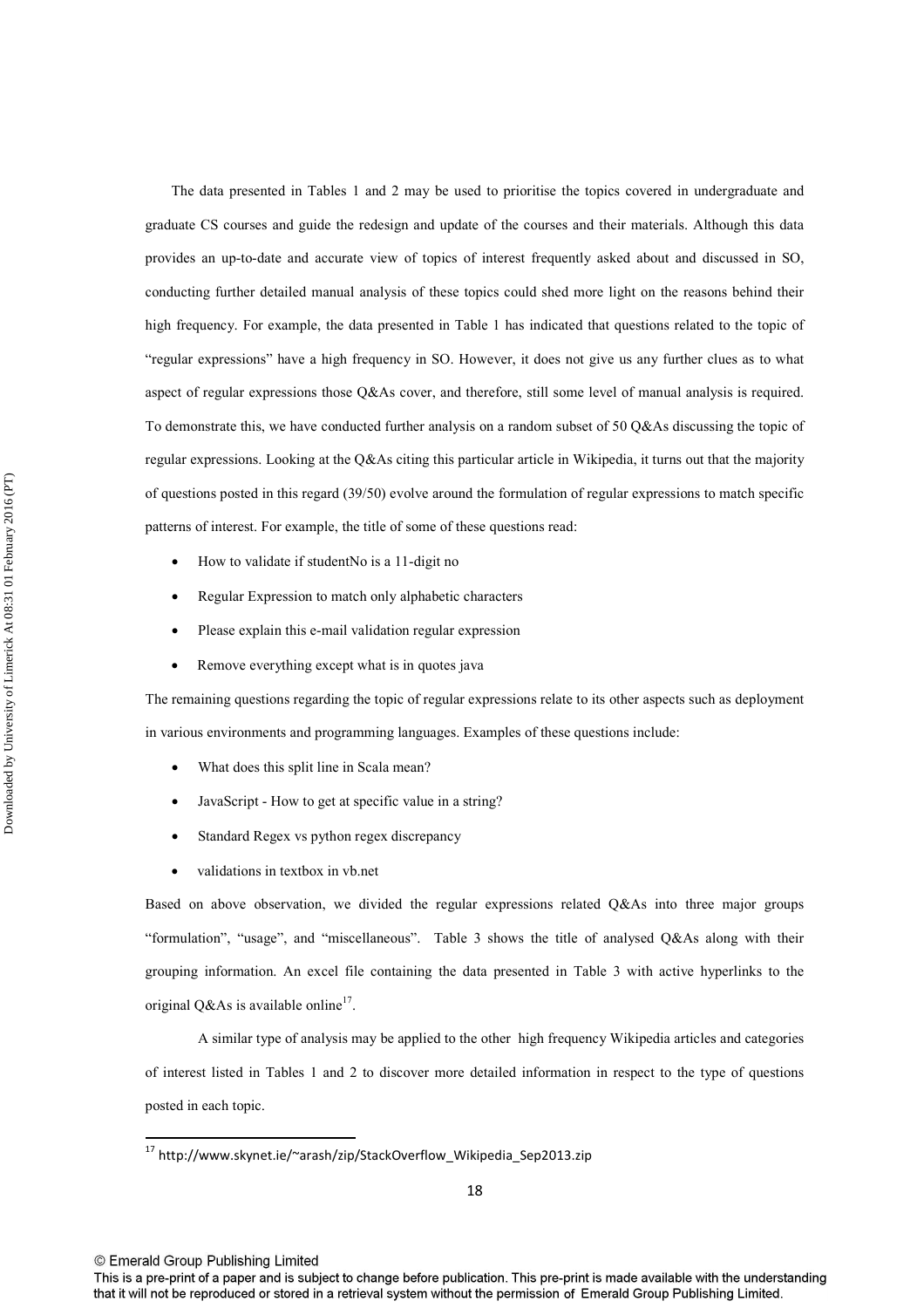**Table 3. A sample of 50 regular expressions related Q&As categorized according to their types.** 

| No.                     | Q&A Title                                                                         | <b>Type</b> |              |                |
|-------------------------|-----------------------------------------------------------------------------------|-------------|--------------|----------------|
|                         |                                                                                   | Form        | <b>Usage</b> | Mis.           |
| 1                       | A: If textBox1 Contains Integer                                                   | ✓           |              |                |
| $\overline{\mathbf{c}}$ | A: Regular expression with pipe                                                   | ✓           |              |                |
| $\overline{\mathbf{3}}$ | A: What does this split line in Scala mean?                                       |             | ✓            |                |
| 4                       | A: Django Urlpatter for String                                                    |             |              |                |
| 5                       | A: How to automatically insert pragmas in your program                            | ✓           |              |                |
| 6                       | A: What does Authorize(Users="*") mean?                                           | ✓           |              |                |
| 7                       | A: How to validate if studentNo is a 11-digit no                                  |             |              |                |
| $\,$ 8 $\,$             | A: VS 2012 find and replace text outside string literals                          | ✓           |              |                |
| $\overline{9}$          | A: Why are regular expressions called "regular" expressions?                      |             |              |                |
| 10                      | A: regex - getting last occurance not first - why?                                | ✓           |              |                |
| 11                      | A: Find string and replace line in linux                                          | ✓           |              |                |
| 12                      | A: Who defines regular expressions?                                               |             |              | ✓              |
| 13                      | A: Remove everything except what is in quotes java                                | ✓           |              |                |
| 14                      | A: Working with conditions based on command output                                |             | ✓            |                |
| 15                      | A: Having trouble creating a regular expression                                   | ✓           |              |                |
| 16                      | A: Please explain this e-mail validation regular expression:                      | ✓           |              |                |
| 17                      | A: How can I remove "Page ###" from a string in php                               | ✓           |              |                |
| 18                      | A: Regular Expressions: How to Express \w Without Underscore                      |             |              |                |
| 19                      | A: validations in textbox in vb.net                                               |             | ✓            |                |
| 20                      | A: Regex for nested values                                                        | ✓           |              |                |
| 21                      | A: How to use string.split() for the following string in javascript               |             | ✓            |                |
| 22                      | A: Regex to remove junk from a .txt file in Unix                                  | ✓           |              |                |
| 23                      | A: Delete all lines beginning with a $#$ from a file                              | ✓           |              |                |
| 24                      | A: Regular Expression to match only alphabetic characters                         | ✓           |              |                |
| 25                      | A: Need a regular expression to allow only one character in a text box in asp.net | ✓           |              |                |
| 26                      | A: algorithm to parse string with dictionary                                      | ✓           |              |                |
| 27                      | A: Regular Expression with foreign languages                                      |             |              |                |
| 28                      | A: preg_match return longest match                                                |             |              |                |
| 29                      | A: Searching a folder for parts of a file's name                                  |             |              |                |
| 30                      | Q: use sed to search and replace patterns via regular expressions                 |             |              |                |
| 31                      | A: find all occurences between tag                                                |             |              |                |
| 32                      | A: How can I perform a diff that ignores all comments?                            | ✓           |              |                |
| 33                      | A: Bash RexEx: Read file line by line to pull out each href in captured groups    | ✓           |              |                |
| 34                      | A: How to validate math formular string using regex?                              | ✓           |              |                |
| 35                      | A: Can a regular expression be tested to see if it reduces to .*                  | ✓           |              |                |
| 36                      | A: Replacing special characters by null                                           | ✓           |              |                |
| $\overline{37}$         | A: Difference between matches and equalsIgnoreCase or equals in string class      | ✓           |              |                |
| 38                      | A: extract substring from lines using grep, awk, sed or etc                       |             | ✓            |                |
| 39                      | A: comparing similar words and phrases                                            | ✓           |              |                |
| 40                      | A: How to write the regex for this expression                                     | ✓           |              |                |
| 41                      |                                                                                   | ✓           |              |                |
| 42                      | A: preg replace in PHP                                                            |             |              |                |
|                         | A: JavaScript - How to get at specific value in a string?                         |             | ✓            |                |
| 43                      | A: String to float and regex<br>A: How to configure URLs using PHP                | ✓           |              |                |
| 44                      |                                                                                   |             | ✓            |                |
| 45                      | A: Grouping text into sections algorithm                                          | ✓           |              |                |
| 46                      | A: Grep command to extract email addresses                                        | ✓           |              |                |
| 47                      | A: JavaScript regex to extract text and number                                    | ✓           |              |                |
| 48                      | A: Help with capturing URL fragment in Django                                     | ✓           |              |                |
| 49                      | A: php regular expression for video swf                                           | √           |              |                |
| 50                      | Q: Standard Regex vs python regex discrepancy                                     |             |              |                |
|                         | Sum: 39                                                                           |             | 9            | $\overline{2}$ |

This is a pre-print of a paper and is subject to change before publication. This pre-print is made available with the understanding that it will not be reproduced or stored in a retrieval system without the permission of Emerald Group Publishing Limited.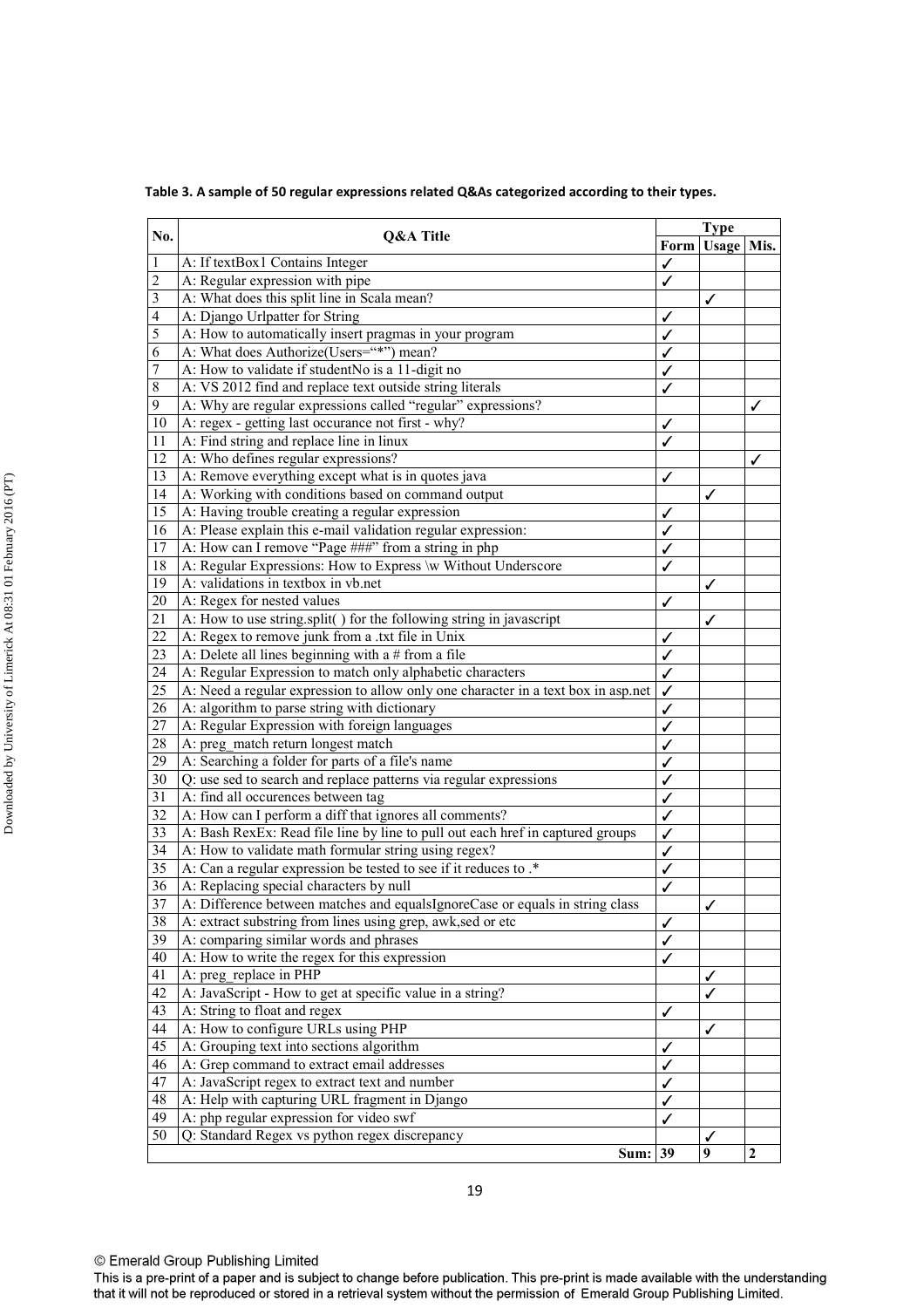## *7. Conclusion*

In this work we proposed a text mining method for discovering the most frequent topics and categories commonly discussed in Q&A websites. We applied the proposed approach to the largest Q&A website in the field of computer science, StackOverflow.com, and presented the obtained results in terms of the most popular Wikipedia articles and categories mentioned in SO posts. This then enabled us to highlight the most frequently asked about topics and subjects in computer programming and, hence, identify difficulties faced by learners in this field.

#### **7.1 Implications to Theory and Practice**

Utilising these findings, we inferred the following: the proposed text-mining approach has the potential for informing instructors and teachers in higher education of the important and challenging subjects in the courses they deliver, so that they could focus more on these topics/subjects in the coverage, delivery and teaching/training approaches of their course material. The application of data mining and data analytics technologies in education has created a new interdisciplinary field of research spanning the education and information sciences, called Educational Data Mining (EDM). The work presented in this article is an early attempt at investigating the practical application of EDM in the area of computer science education. Thus, in our opinion, the contribution of this work is two-fold by:

- Demonstrating a novel application of text mining to SO and its ability in providing an in-depth analysis of subject-related difficulties and challenges in learning new topics in the field of computer programming.
- Identifying potential benefits of analysing the content of SO to instructors and teachers in terms of revising the contents of their computer programming related courses and the way they are delivered, such that more attention is paid to the difficult topics identified.

In practice the presented method and resulting data analysis act as an important step towards a more detailed investigation which would involve further distilling, analysis, and inference of the educational content available on Q&A websites. The proposed method may be easily applied to online forums and Q&A websites in other fields of science and engineering, such as math.stackexchange.com which is another Q&A website in the StackExchange network focusing on the field of mathematics and containing more than half a million posts.

This is a pre-print of a paper and is subject to change before publication. This pre-print is made available with the understanding that it will not be reproduced or stored in a retrieval system without the permission of Emerald Group Publishing Limited.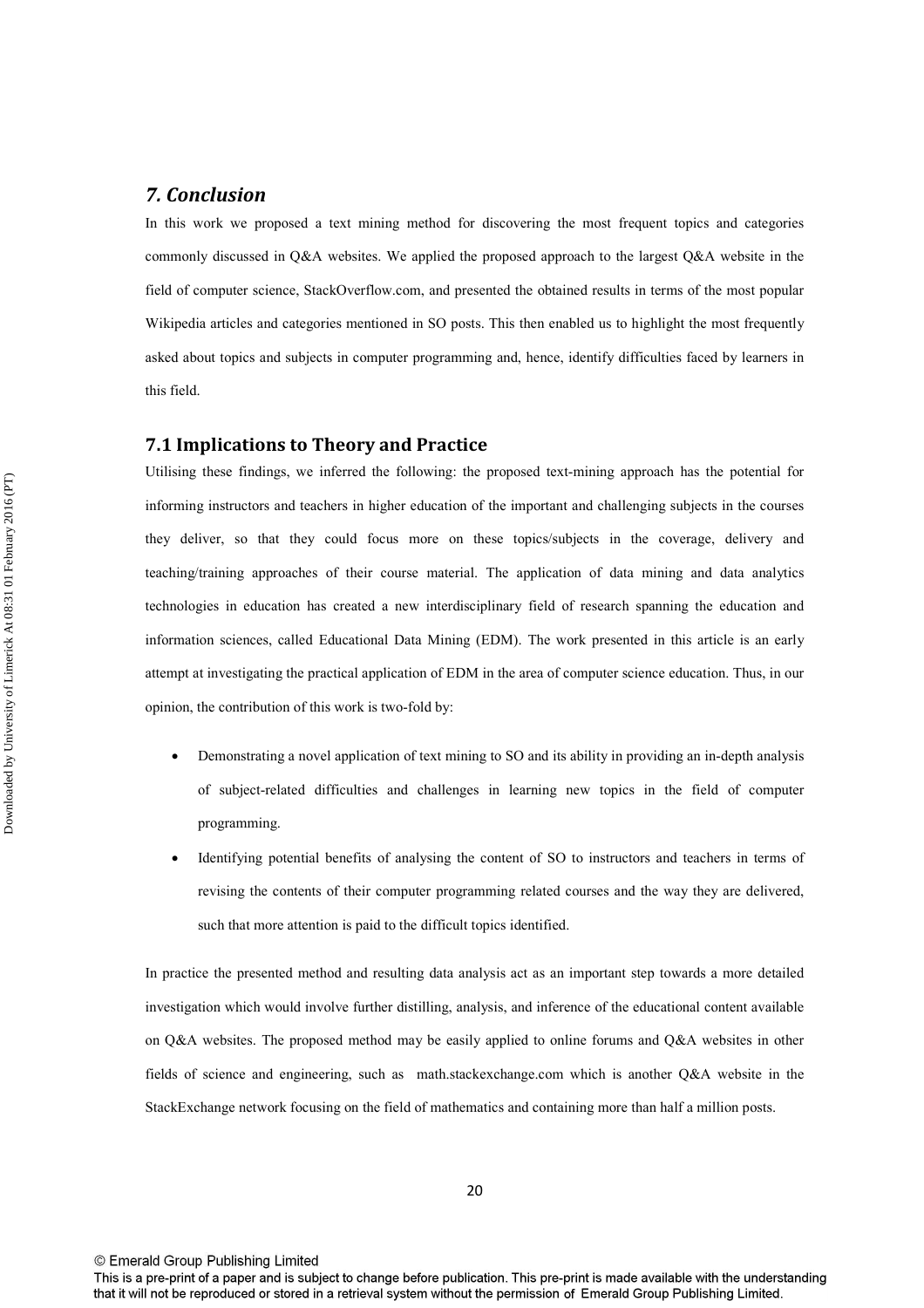#### **7.2 Limitations**

Having demonstrated the benefits and potential of the proposed text mining method reported in this article, we would also like to highlight some of its limitations. The proposed method in its current form limits the scope of the analysis to a subset of Q&As which contain one or more links to Wikipedia. The results presented in this work are based on the analysis of a total of approximately 186,000 Q&As. We expect this sample size to be of sufficient magnitude for drawing generalized conclusions in terms of the topic and categories which the learners have the most difficulty with. However, developing more sophisticated text mining methods capable of analysing a larger portion of data could improve the accuracy and generalizability of the results.

#### **7.3 Future Work**

As future work, we plan to enhance the depth and coverage of our analysis method by (a) attempting to automatically classify all the Q&A posts according to the Wikipedia classification system using a machine learning-based classification method, which would result in a significant increase in the sample size and subsequently the accuracy of the results; (b) further refine the results of the analysis and its granularity by analysing the textual content of the Q&As in more depth and extracting the terms and phrases which are statistically significant based on their appearance frequencies; and (c) investigating the application of the proposed method in analysing other fields of science and engineering ,such as mathematics, and their respective online forums and Q&A websites.

### **Acknowledgments**

This research was funded under the 'Research & Practice in ICT Learning' initiative – University of Limerick.

### **Biographical Details**

Arash Joorabchi is currently a postdoctoral researcher in the Department of Electronic & Computer Engineering, University of Limerick, Ireland. He earned his 1st Class Honours BSc in Computer Science from Griffith College Dublin, Ireland in 2006 and received his PhD in 2010 from the Department of Electronic & Computer Engineering, University of Limerick, Ireland. The main focus of Arash's research is on developing and deploying text mining\analytics algorithms and techniques to automate the process of metadata generation in digital libraries and repositories. His major areas of interest include: Data Mining, Knowledge Organization,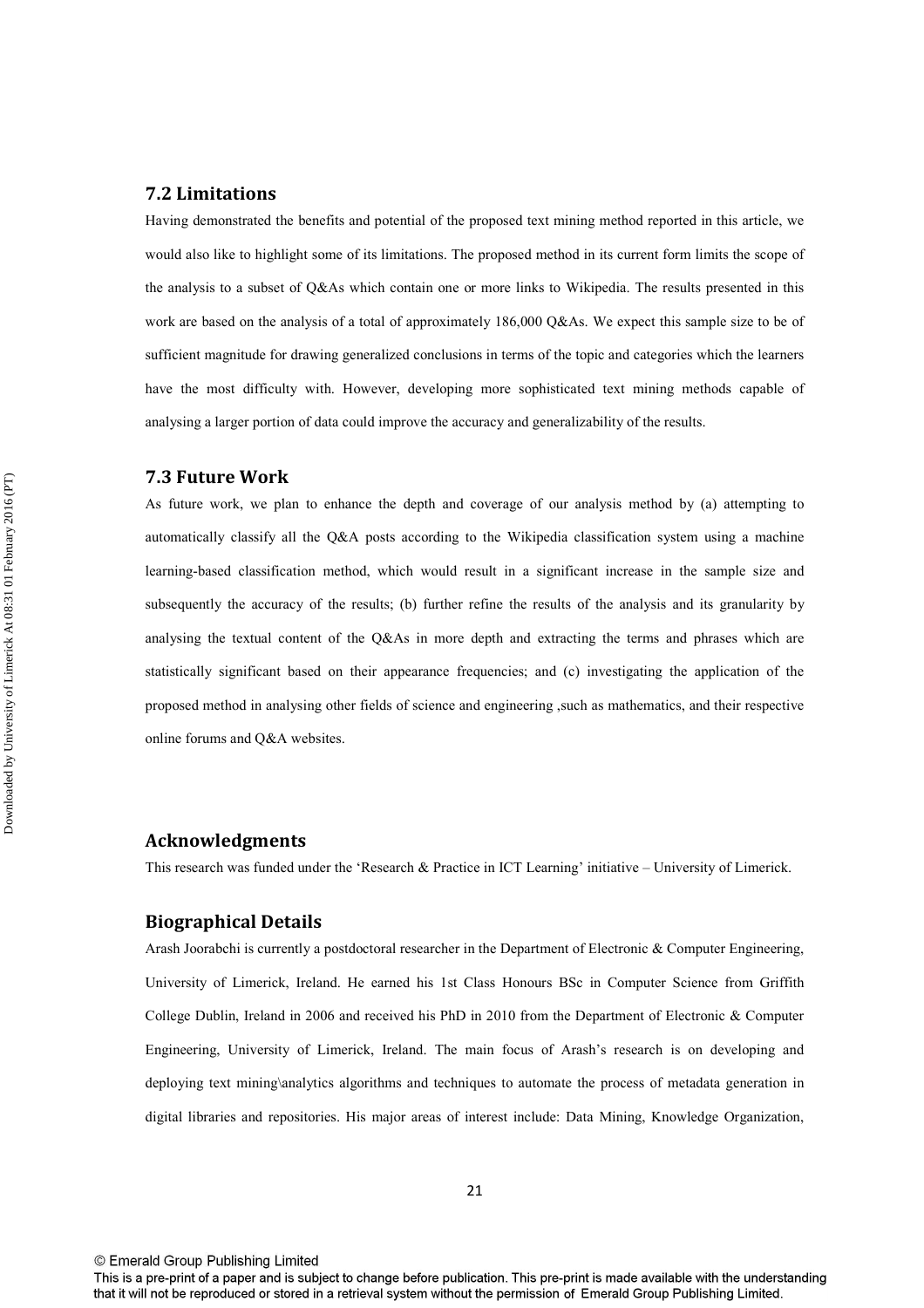Text Analytics, Digital Libraries, and Linked Data. To find out more about Arash's work, visit http://www.csn.ul.ie/~arash/

Michael English is a Lecturer in the Computer Science and Information Systems Department at the University of Limerick, Ireland. He received a B.Sc. Hons in Mathematics and Statistics from University College Cork in 1996. In 1999 he received an M.Sc. in Computer Science from the University of Limerick and he received a PhD in Computer Science in 2007 from the same University. He has in excess of 15 years experience in teaching computer science and computer programming at third level. His research interests are in the areas of computer science education, specifically in teaching and learning computer programming including identifying appropriate approaches to support at-risk students and software engineering, specifically software metrics, software quality and evolution and the analysis of source code. He has published his research in a number of peer-reviewed international journals and conferences.

Abdulhussain E. Mahdi is a senior lecturer at the Department of Electronic & Computer Engineering, University of Limerick (UL), Ireland. He is Director of the Regional Peer-Supported Learning Centre - UL and Joint Director of the ICT Learning Centre – UL. He is a Chartered Engineer (CEng), Member of the Institution of Engineering and Technology - UK (IET), and Member of the Engineering Council - UK. Dr. Mahdi is a graduate in Electrical Engineering from University of Basrah (BSc 1st Class Hon. 1978) and earned his PhD in Electronic Engineering at University of Wales – Bangor, UK in 1990. He is also a SEDA Accredited Teacher of Higher Education (University of Plymouth, UK 1998). His current research focuses on signal, speech and natural language processing, data mining, machine learning & their applications in text analytics, information retrieval, management and processing. His research interests also include peer-supported and collaborative learning, student-centred active learning, inquiry-based learning, and teaching & learning innovation and practices in ICT education. He has authored and co-authored more than 124 peer-reviewed journal articles, book chapters and conference papers, and has edited one book. His published work has been cited more than 357 (Source: Google Scholar, Sept 2014) or 125 (Source: ISI–WoK, Sept 2014) times.

© Emerald Group Publishing Limited

This is a pre-print of a paper and is subject to change before publication. This pre-print is made available with the understanding that it will not be reproduced or stored in a retrieval system without the permission of Emerald Group Publishing Limited.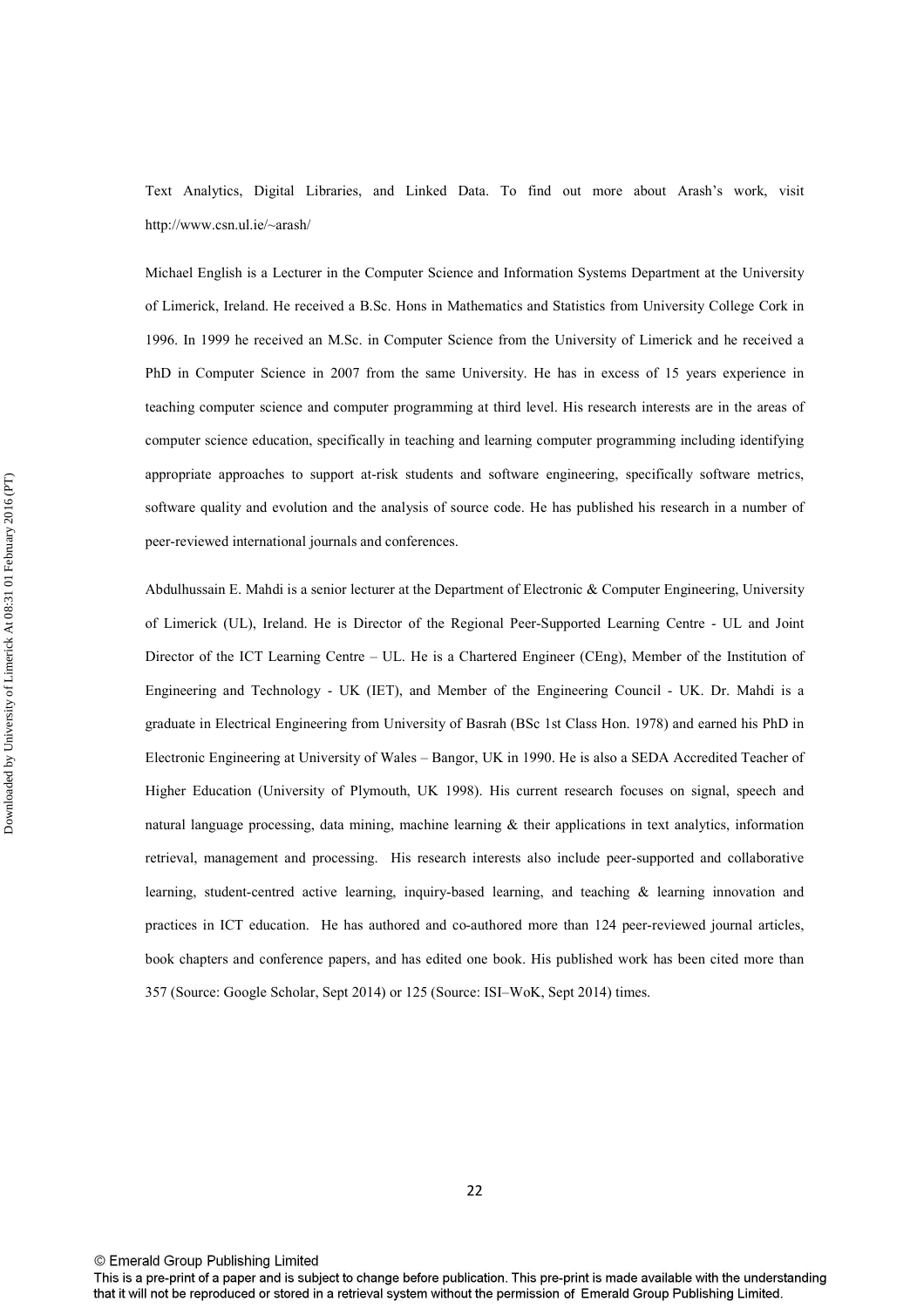# *References*

ABBASS, H. A. 2001. *Heuristic and Optimization for Knowledge Discovery*, Idea Group Pub.

- AGGARWAL, C. C. & ZHAI, C. 2012. *Mining text data*, Springer.
- BARUA, A., THOMAS, S. & HASSAN, A. 2012. What are developers talking about? An analysis of topics and trends in Stack Overflow. *Empirical Software Engineering***,** 1-36.
- BASTIAN, M., HEYMANN, S. & JACOMY, M. 2009. Gephi: An Open Source Software for Exploring and Manipulating Networks. *Third International AAAI Conference on Weblogs and Social Media (ICWSM09).* San Jose, California: AAAI.
- BAZELLI, B., HINDLE, A. & STROULIA, E. On the Personality Traits of StackOverflow Users. 29th IEEE International Conference on Software Maintenance (ICSM), 22-28 Sept. 2013 2013 Eindhoven, The Netherlands. 460-463.
- BIAN, J., LIU, Y., ZHOU, D., AGICHTEIN, E. & ZHA, H. 2009. Learning to recognize reliable users and content in social media with coupled mutual reinforcement. *Proceedings of the 18th international conference on World wide web.* Madrid, Spain: ACM.
- BRITANNICA. 2006. *Fatally Flawed Refuting the recent study on encyclopedic accuracy by the journal Nature* [Online]. Encyclopædia Britannica, Inc. Available: http://corporate.britannica.com/britannica\_nature\_response.pdf [Accessed July 2014.
- BUNESCU, R. C. & PASCA, M. 2006. Using Encyclopedic Knowledge for Named entity Disambiguation. *11th Conference of the European Chapter of the Association for Computational Linguistics (EACL-06).* Trento, Italy.
- CIGLAN, M. & NØRVÅG, K. 2010. WikiPop: personalized event detection system based on Wikipedia page view statistics. *Proceedings of the 19th ACM international conference on Information and knowledge management.* Toronto, ON, Canada: ACM.
- FELDMAN, R. & SANGER, J. 2006. *Text Mining Handbook: Advanced Approaches in Analyzing Unstructured Data*, Cambridge University Press.
- FOGAROLLI, A. 2011. Wikipedia as a Source of Ontological Knowledge: State of the Art and Application. *In:* CABALLÉ, S., XHAFA, F. & ABRAHAM, A. (eds.) *Intelligent Networking, Collaborative Systems and Applications.* Springer Berlin Heidelberg.
- GILES, J. 2005. Internet encyclopaedias go head to head. *[Nature](http://www.emeraldinsight.com/action/showLinks?crossref=10.1038%2F438900a&isi=000233934600022),* 438**,** 900-901.
- GINSCA, A. L. & POPESCU, A. 2013. User profiling for answer quality assessment in  $Q&A$  communities. *Proceedings of the 2013 workshop on Data-driven user behavioral modelling and mining from social media.* San Francisco, California, USA: ACM.
- HARPER, F. M., RABAN, D., RAFAELI, S. & KONSTAN, J. A. 2008. Predictors of answer quality in online Q&A sites. Proceedings of the SIGCHI Conference on Human Factors in Computing Systems. Florence, Italy: ACM.
- HU, X., ZHANG, X., LU, C., PARK, E. K. & ZHOU, X. 2009. Exploiting Wikipedia as external knowledge for document clustering. *Proceedings of the 15th ACM SIGKDD international conference on Knowledge discovery and data mining.* Paris, France: ACM.
- KRIPPENDORFF, K. 2012. *Content Analysis: An Introduction to Its Methodology*, SAGE Publications.
- LIU, Y. & AGICHTEIN, E. 2008. You've got answers: towards personalized models for predicting success in community question answering. *Proceedings of the 46th Annual Meeting of the Association for Computational Linguistics on Human Language Technologies: Short Papers.* Columbus, Ohio: Association for Computational Linguistics.
- MAMYKINA, L., MANOIM, B., MITTAL, M., HRIPCSAK, G., BJ, #246 & HARTMANN, R. 2011a. Design lessons from the fastest q&a site in the west. *Proceedings of the SIGCHI Conference on Human Factors in Computing Systems.* Vancouver, BC, Canada: ACM.
- MAMYKINA, L., MANOIM, B., MITTAL, M., HRIPCSAK, G. & HARTMANN, B. 2011b. Design lessons from the fastest q&a site in the west. *Proceedings of the SIGCHI Conference on Human Factors in Computing Systems.* Vancouver, BC, Canada: ACM.
- MEDELYAN, O., MILNE, D., LEGG, C. & WITTEN, I. H. 2009. Mining meaning from Wikipedia. *[Int. J.](http://www.emeraldinsight.com/action/showLinks?crossref=10.1016%2Fj.ijhcs.2009.05.004&isi=000269430300003)  [Hum.-Comput. Stud](http://www.emeraldinsight.com/action/showLinks?crossref=10.1016%2Fj.ijhcs.2009.05.004&isi=000269430300003).,* 67**,** 716-754.
- MEDELYAN, O., WITTEN, I. H. & MILNE, D. 2008. Topic Indexing with Wikipedia. *first AAAI Workshop on Wikipedia and Artificial Intelligence (WIKIAI'08).* Chicago, US: AAAI Press.
- MEGAN, S. "A Bit of Code": How the Stack Overflow Community Creates Quality Postings. *In:* CHRISTIAN, F., ed., 2014. 1425-1434.
- MEIER, W. 2014. *eXist-DB* [Online]. exist-db.org, Released under the open source GPL licence. Available: http://exist.sourceforge.net/ [Accessed February 2014.

This is a pre-print of a paper and is subject to change before publication. This pre-print is made available with the understanding that it will not be reproduced or stored in a retrieval system without the permission of Emerald Group Publishing Limited.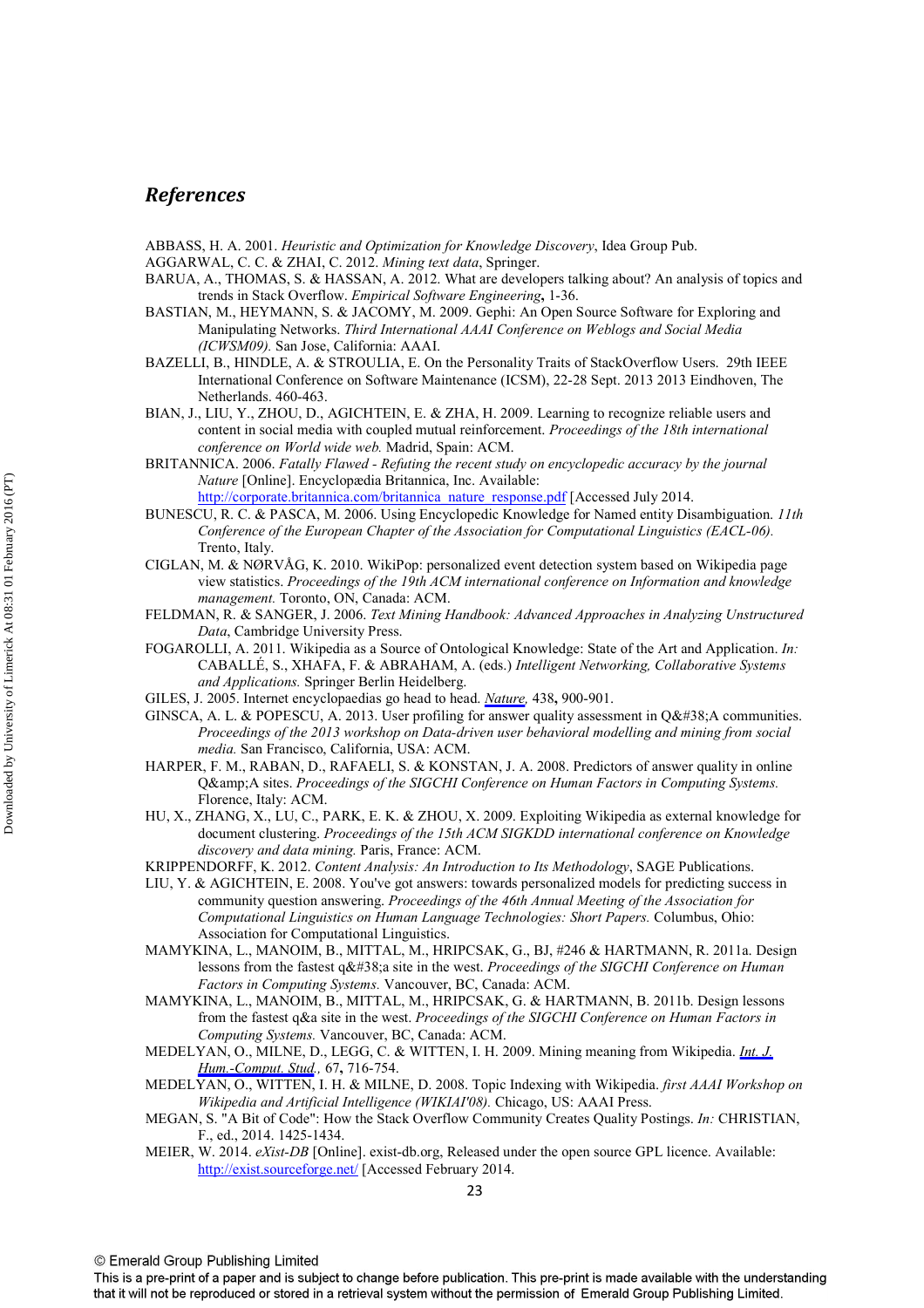- MILNE, D. 2009. An open-source toolkit for mining Wikipedia. *New Zealand Computer Science Research Student Conference.*
- MILNE, D., MEDELYAN, O. & WITTEN, I. H. 2006. Mining Domain-Specific Thesauri from Wikipedia: A Case Study. *Proceedings of the 2006 IEEE/WIC/ACM International Conference on Web Intelligence.* IEEE Computer Society.
- MILNE, D. & WITTEN, I. H. 2008. An effective, low-cost measure of semantic relatedness obtained from Wikipedia links. *first AAAI Workshop on Wikipedia and Artificial Intelligence (WIKIAI'08).* Chicago, I.L.
- MILNE, D. N., WITTEN, I. H. & NICHOLS, D. M. 2007. A knowledge-based search engine powered by wikipedia. *Proceedings of the sixteenth ACM conference on Conference on information and knowledge management.* Lisbon, Portugal: ACM.
- MOUSTAKAS, C. 1990. *Heuristic Research: Design, Methodology, and Applications*, SAGE Publications.
- NASEHI, S. M., SILLITO, J., MAURER, F. & BURNS, C. What makes a good code example?: A study of programming Q&A in StackOverflow. [Software Maintenance \(ICSM\), 2012 28th IEEE](http://www.emeraldinsight.com/action/showLinks?crossref=10.1109%2FICSM.2012.6405249) [International Conference on,](http://www.emeraldinsight.com/action/showLinks?crossref=10.1109%2FICSM.2012.6405249) 23-28 Sept. 2012 2012. 25-34.
- OSBORNE, M., PETROVIC, S., MCCREADIE, R., MACDONALD, C. & OUNIS, I. 2012. Bieber no more: First Story Detection using Twitter and Wikipedia. *SIGIR Workshop in Time-aware Information Access (TAIA'12).* Portland, Oregon, USA: ACM.
- PARNIN, C. & TREUDE, C. 2011. Measuring API documentation on the web. *Proceedings of the 2nd International Workshop on Web 2.0 for Software Engineering.* Waikiki, Honolulu, HI, USA: ACM.
- PONZETTO, S. P. & STRUBE, M. 2007. Deriving a large scale taxonomy from Wikipedia. *Proceedings of the 22nd national conference on Artificial intelligence - Volume 2.* Vancouver, British Columbia, Canada: AAAI Press.
- RAINIE, L. & TANCER, B. 2007. *Wikipedia users* [Online]. Pew Internet and American Life Project. Available: http://www.pewinternet.org/Reports/2007/Wikipedia-users.aspx [Accessed July 2014.
- ROMERO, C., VENTURA, S., PECHENIZKIY, M. & BAKER, R. S. J. 2010. *Handbook of Educational Data Mining*, Taylor & Francis.
- SAXE, J., MENTIS, D. & GREAMO, C. Mining Web Technical Discussions to Identify Malware Capabilities. [Distributed Computing Systems Workshops \(ICDCSW\), 2013 IEEE 33rd International Conference on,](http://www.emeraldinsight.com/action/showLinks?crossref=10.1109%2FICDCSW.2013.56) 8-11 July 2013 2013. 1-5.
- SEAMAN, J. & TINTI-KANE, H. 2013. Social media for teaching and learning. Pearson Learning Solutions and the Babson Survey Research Group.
- SINGER, L., FIGUEIRA FILHO, F. & STOREY, M.-A. 2013a. Software Engineering at the Speed of Light: How Developers Stay Current Using Twitter. University of Victoria, Technical Report DCS-350-IR
- SINGER, L., FILHO, F. F., CLEARY, B., TREUDE, C., STOREY, M.-A. & SCHNEIDER, K. 2013b. Mutual assessment in the social programmer ecosystem: an empirical investigation of developer profile aggregators. *Proceedings of the 2013 conference on Computer supported cooperative work.* San Antonio, Texas, USA: ACM.
- SOUZA, L. B. L. D., CAMPOS, E. C. & MAIA, M. D. A. 2014. Ranking crowd knowledge to assist software development. *Proceedings of the 22nd International Conference on Program Comprehension.* Hyderabad, India: ACM.
- TAUSCZIK, Y. R., KITTUR, A. & KRAUT, R. E. 2014. Collaborative problem solving: a study of MathOverflow. *Proceedings of the 17th ACM conference on Computer supported cooperative work & social computing.* Baltimore, Maryland, USA: ACM.
- TREUDE, C., BARZILAY, O. & STOREY, M.-A. 2011. How do programmers ask and answer questions on the web? (NIER track). *Proceedings of the 33rd International Conference on Software Engineering.* Waikiki, Honolulu, HI, USA: ACM.
- TREUDE, C., FIGUEIRA FILHO, F., CLEARY, B. & STOREY, M.-A. 2012. Programming in a socially networked world: the evolution of the social programmer. *In FutureCSD '12: Proceedings of the CSCW Workshop on the Future of Collaborative Software Development.*
- VASILESCU, B., SEREBRENIK, A. & VAN DEN BRAND, M. J. 2013. The Babel of Software Development: Linguistic Diversity in Open Source. *In:* JATOWT, A., LIM, E.-P., DING, Y., MIURA, A., TEZUKA, T., DIAS, G., TANAKA, K., FLANAGIN, A. & DAI, B. (eds.) *Social Informatics.* Springer International Publishing.
- VIVALDI, J. & RODRÍGUEZ, H. 2010. Finding Domain Terms using Wikipedia. *Seventh International Conference on Language Resources and Evaluation (LREC'10).* Valletta, Malta: European Language Resources Association (ELRA).

This is a pre-print of a paper and is subject to change before publication. This pre-print is made available with the understanding that it will not be reproduced or stored in a retrieval system without the permission of Emerald Group Publishing Limited.